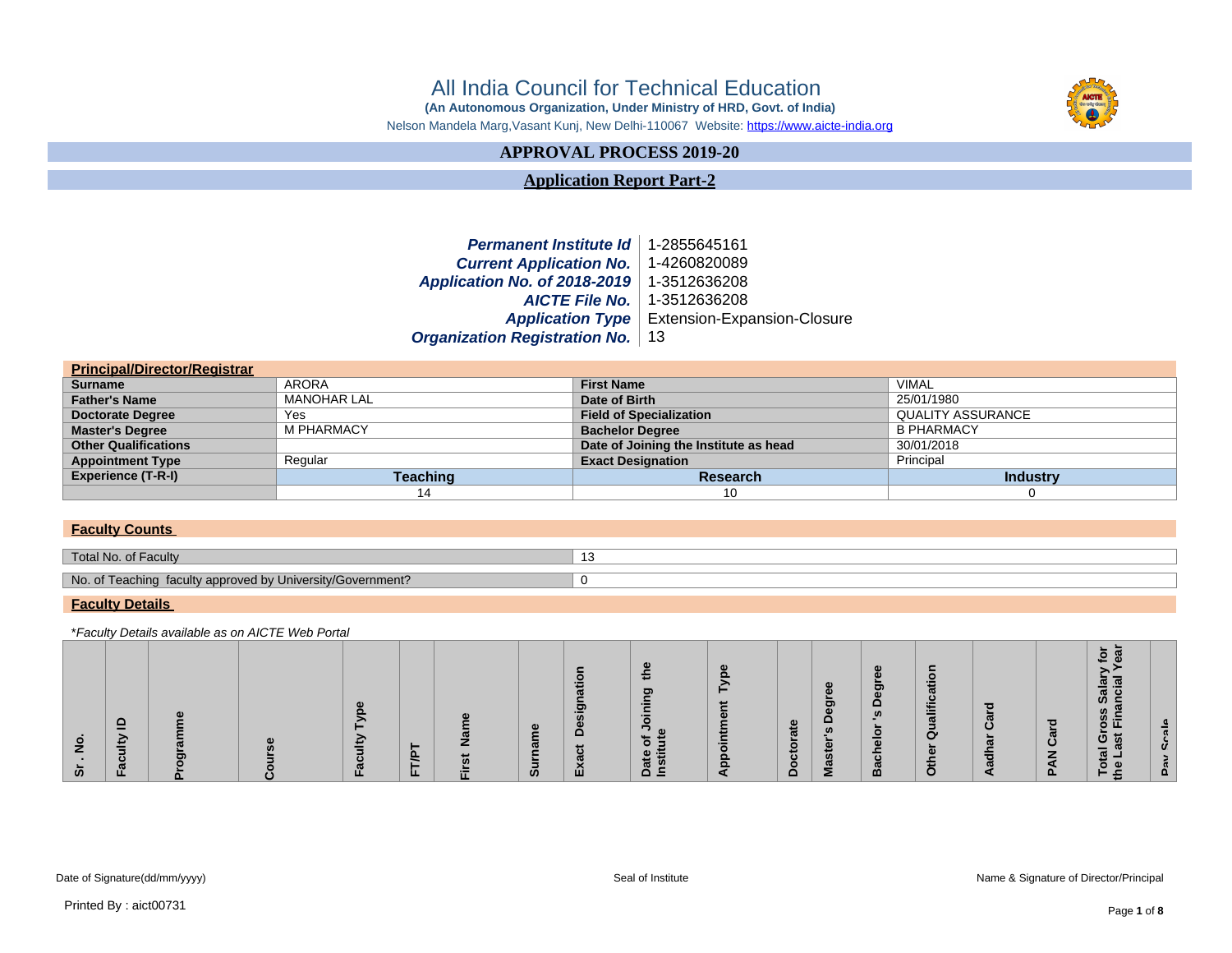

| $\overline{1}$ | $1 -$<br>359<br>516<br>288<br>$\overline{2}$ | PHARMACY | PHARMACOL<br>OGY                   | <b>FT</b> | <b>AARTI</b> | <b>MAN</b><br>CHA<br><b>NDA</b> | <b>ASST</b><br>PROFE<br>SSOR | 09/08/201<br>$\overline{7}$ | Regular | N | M<br>PHA<br><b>RMA</b>        | <b>B.</b><br>PHAR<br><b>MACY</b> | <b>NA</b>  | CZJP<br>M793<br>7C        | 15600          | V<br>It<br>${\sf h}$<br>$\sf P$<br>a<br>y<br>S<br>$\mathtt{C}$<br>a<br>e                         |
|----------------|----------------------------------------------|----------|------------------------------------|-----------|--------------|---------------------------------|------------------------------|-----------------------------|---------|---|-------------------------------|----------------------------------|------------|---------------------------|----------------|--------------------------------------------------------------------------------------------------|
| $\overline{2}$ | $1 -$<br>376<br>355<br>288<br>2              | PHARMACY | <b>QUALITY</b><br><b>ASSURANCE</b> | <b>FT</b> | <b>VIMAL</b> | <b>ARO</b><br><b>RA</b>         | <b>PRINCI</b><br>PAL         | 30/01/201<br>8              | Regular | Y | M-<br>PHA<br><b>RMA</b><br>CY | $B-$<br>PHAR<br><b>MACY</b>      | <b>NIL</b> | AJBP<br>A306<br>7B        | 138000         | $\overline{\mathsf{v}}$<br>It<br>${\sf h}$<br>P<br>$\mathsf{a}$<br>y<br>S<br>${\bf c}$<br>a<br>e |
| $\mathbf{3}$   | $1 -$<br>377<br>963<br>008<br>$\mathbf 0$    | PHARMACY | <b>FIRST</b><br>YEAR/OTHER         | <b>FT</b> | <b>HONEY</b> | <b>ATT</b><br>R <sub>l</sub>    | <b>ASST</b><br>PROFE<br>SSOR | 14/08/201<br>$\overline{7}$ | Regular | N | <b>MA</b><br>(ENG<br>LISH)    | BA                               | NIL        | <b>APBP</b><br>A041<br>7M | $\overline{0}$ | $\overline{\vee}$<br>t<br>${\sf h}$<br>P<br>a<br>у<br>${\bf s}$<br>${\bf c}$<br>a<br>e           |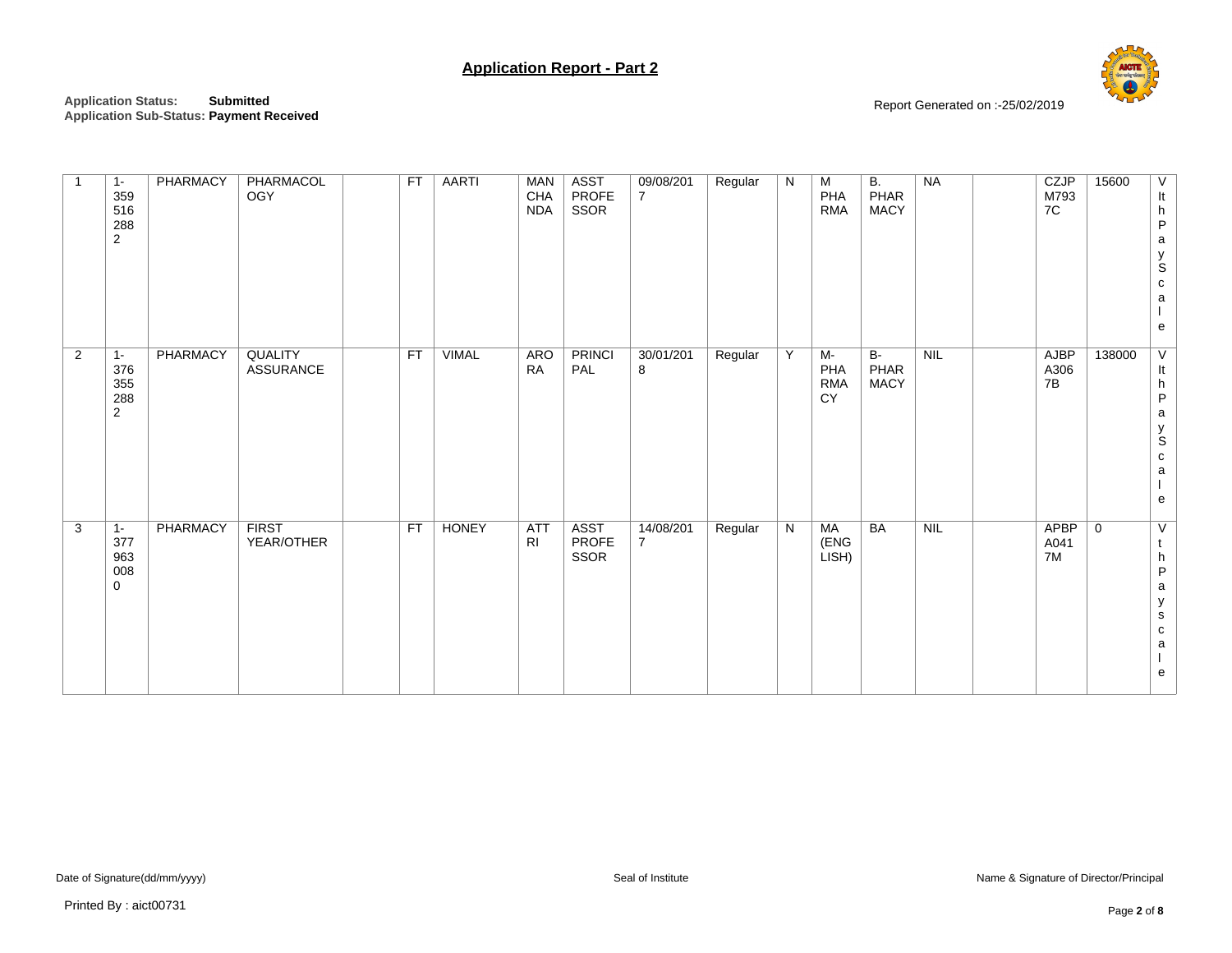

| $\overline{4}$ | $1 -$<br>452<br>982<br>721<br>$\,$ 5 $\,$  | PHARMACY | PHARMACY          | <b>FT</b> | <b>SWEETY</b>  | <b>BIRL</b><br>Α  | <b>ASST</b><br><b>PROFE</b><br>SSOR | 13/08/201<br>8 | Regular | N              | M.PH<br>ARM        | B.PH<br>ARMA<br>CY | NIL | <b>CEU</b><br><b>PB40</b><br>60D | 21600<br>V<br>It<br>$\boldsymbol{\mathsf{h}}$<br>$\sf P$<br>a<br>y<br>S<br>${\bf c}$<br>$\mathsf a$<br>e |
|----------------|--------------------------------------------|----------|-------------------|-----------|----------------|-------------------|-------------------------------------|----------------|---------|----------------|--------------------|--------------------|-----|----------------------------------|----------------------------------------------------------------------------------------------------------|
| 5              | $1 -$<br>452<br>994<br>940<br>$\mathbf{3}$ | PHARMACY | PHARMACEUT<br>ICS | <b>FT</b> | <b>SARIKA</b>  | <b>PUN</b><br>DIR | <b>ASST</b><br>PROFE<br>SSOR        | 03/01/201<br>9 | Regular | $\overline{N}$ | M.PH<br>ARM        | B.PH<br>ARMA<br>CY | NIL | <b>BRG</b><br><b>PP53</b><br>22Q | $\mathbf 0$<br>V<br>It<br>h<br>P<br>$\mathsf a$<br>y<br>S<br>c<br>a<br>e                                 |
| 6              | $1 -$<br>456<br>392<br>838<br>9            | PHARMACY | PHARMACY          | <b>FT</b> | <b>KANCHAN</b> | DEV               | <b>ASST</b><br>PROFE<br>SSOR        | 03/01/201<br>9 | Regular | $\overline{N}$ | M.PH<br>ARM<br>ACY | B.PH<br>ARMA<br>CY | NIL | <b>EKC</b><br><b>PK12</b><br>07D | $\mathbf 0$<br>V<br>It<br>h<br>P<br>$\mathsf a$<br>y<br>S<br>$\mathtt{C}$<br>$\mathsf a$<br>e            |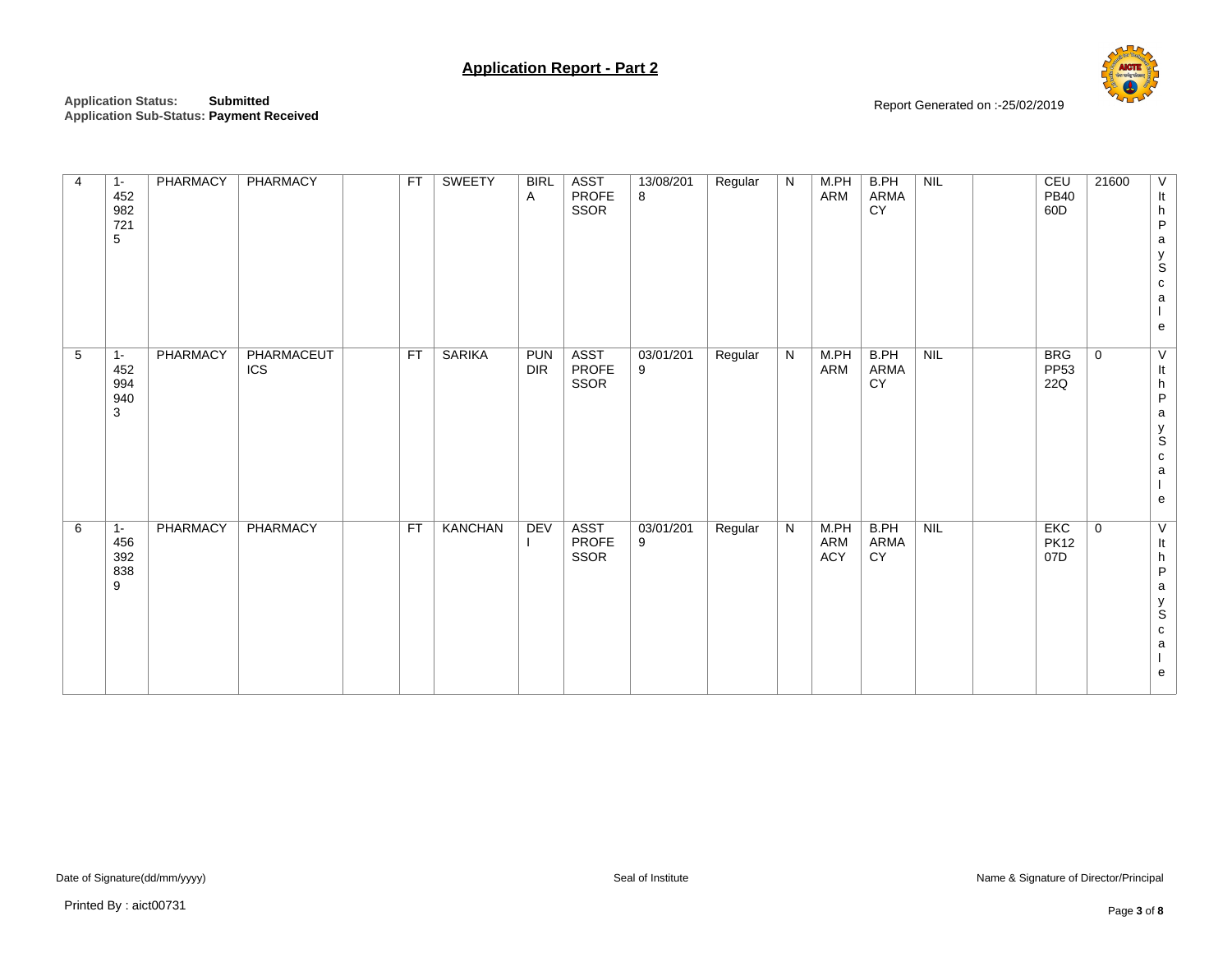

| $\overline{7}$ | $1 -$<br>456<br>741<br>975<br>$\overline{7}$ | PHARMACY | PHARMACEUT<br><b>ICAL</b><br><b>TECHNOLOGY</b> | <b>FT</b> | <b>MUKUL</b>   | KAU<br>SHI<br>Κ        | <b>ASST</b><br><b>PROFE</b><br>SSOR | 03/01/201<br>9 | Regular | N         | M.PH<br>ARM<br>ACY                   | B.PH<br>ARMA<br>CY                      |     | <b>AOS</b><br><b>PK66</b><br>80C | $\mathbf 0$ | V<br>It<br>h<br>$\sf P$<br>a<br>y<br>S<br>${\bf c}$<br>$\mathsf{a}$<br>e                                                            |
|----------------|----------------------------------------------|----------|------------------------------------------------|-----------|----------------|------------------------|-------------------------------------|----------------|---------|-----------|--------------------------------------|-----------------------------------------|-----|----------------------------------|-------------|-------------------------------------------------------------------------------------------------------------------------------------|
| 8              | $1 -$<br>467<br>243<br>676<br>8              | PHARMACY | PHARMACEUT<br><b>ICAL</b><br><b>CHEMISTRY</b>  | <b>FT</b> | PRIYA          | CHA<br><b>NDE</b><br>L | <b>ASST</b><br><b>PROFE</b><br>SSOR | 03/01/201<br>9 | Regular | ${\sf N}$ | M.<br>PHA<br><b>RMA</b><br><b>CY</b> | $\overline{B}$ .<br>PHAR<br><b>MACY</b> | NA  | <b>APH</b><br><b>PC14</b><br>28A | $\mathbf 0$ | $\overline{V}$<br>It<br>$\boldsymbol{\mathsf{h}}$<br>$\sf P$<br>$\mathsf a$<br>$_{\rm S}^{\rm y}$<br>$\mathbf{C}$<br>a<br>${\bf e}$ |
| 9              | $1 -$<br>470<br>910<br>274<br>9              | PHARMACY | PHARMACOL<br>OGY AND<br><b>TOXICOLOGY</b>      | <b>FT</b> | <b>KASHISH</b> | SHA<br><b>RMA</b>      | <b>ASST</b><br>PROFE<br>SSOR        | 16/07/201<br>8 | Regular | N         | M.PH<br>ARM<br><b>ACY</b>            | B.PH<br>ARMA<br>CY                      | NIL | <b>HDB</b><br><b>PK85</b><br>99H | $\mathbf 0$ | V<br>$\ensuremath{\mathsf{It}}\xspace$<br>h<br>$\sf P$<br>$\mathsf a$<br>$_{\rm S}^{\rm y}$<br>${\bf c}$<br>a<br>e                  |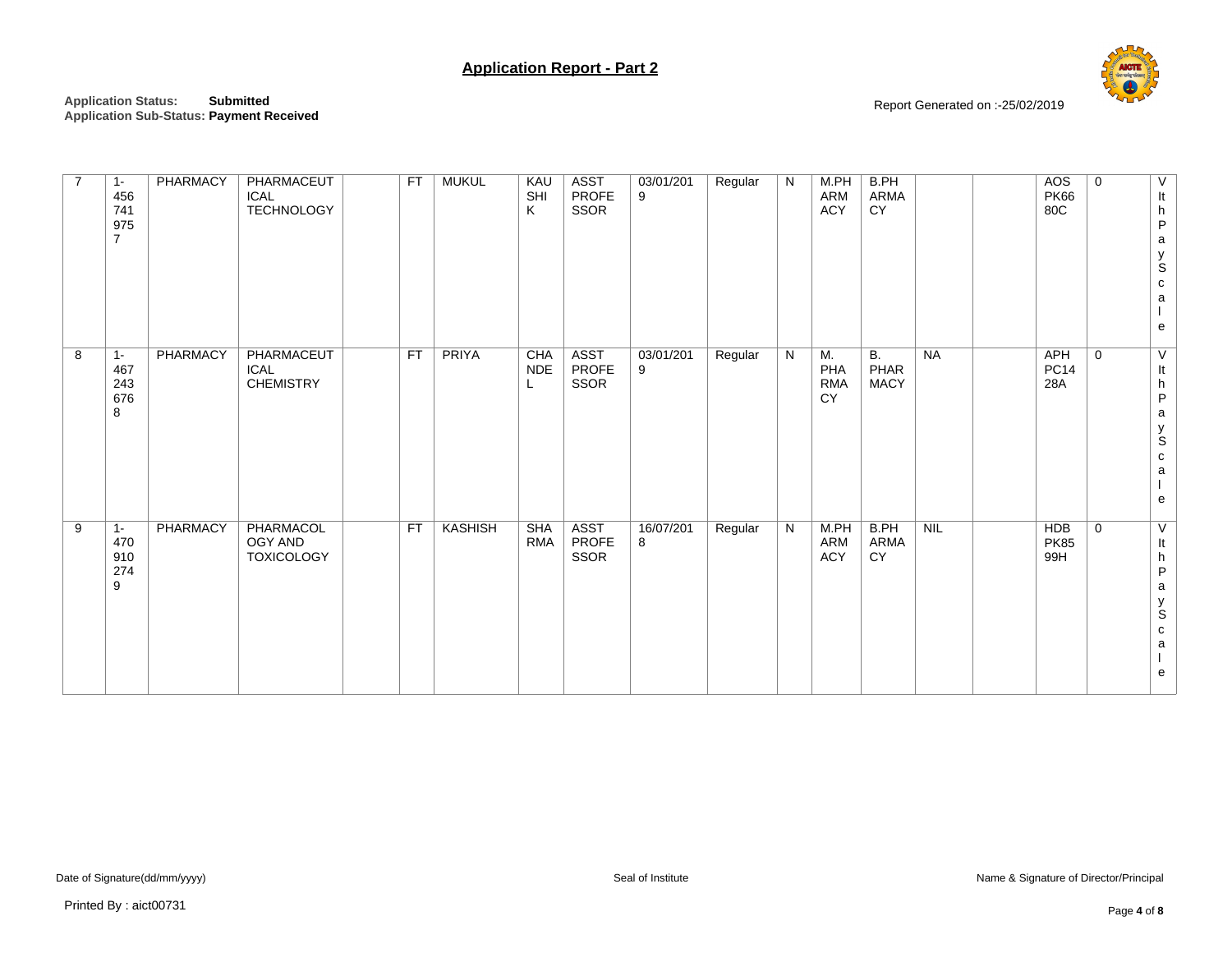

| 10 | $1 -$<br>471<br>247<br>615<br>$\overline{4}$ | PHARMACY | <b>FIRST</b><br>YEAR/OTHER                                     | <b>FT</b> | <b>BHUPINDE</b><br>R | KAU<br>$\mathsf{R}$     | <b>LECTUR</b><br>ER | 03/01/201<br>9              | Regular | N | NIL                             | <b>B.TEC</b><br>H         | NIL | <b>BPS</b><br><b>MK45</b><br>44G | $\mathbf 0$ | C<br>$\mathsf{o}$<br>n<br>${\bf s}$<br>$\mathsf{o}$<br>$\mathsf{I} \mathsf{i}$<br>d<br>$\mathsf a$<br>$\mathbf{t}$<br>$\mathsf{e}% _{t}\left( t\right)$<br>$\sf d$  |
|----|----------------------------------------------|----------|----------------------------------------------------------------|-----------|----------------------|-------------------------|---------------------|-----------------------------|---------|---|---------------------------------|---------------------------|-----|----------------------------------|-------------|---------------------------------------------------------------------------------------------------------------------------------------------------------------------|
| 11 | $1 -$<br>472<br>068<br>972<br>$\overline{4}$ | PHARMACY | <b>FIRST</b><br>YEAR/OTHER                                     | <b>FT</b> | <b>POOJA</b>         | DHI<br><b>MAN</b>       | <b>LECTUR</b><br>ER | 03/01/201<br>9              | Regular | N | M.SC<br><b>MAT</b><br><b>HS</b> | B.SC.<br><b>MATH</b><br>S |     | CDR<br><b>PP80</b><br>14M        | $\mathbf 0$ | $\overline{c}$<br>$\mathsf{o}$<br>n<br>${\tt S}$<br>$\mathsf{o}$<br>$\mathsf{I} \mathsf{i}$<br>${\sf d}$<br>$\mathsf a$<br>$\mathsf{t}$<br>${\bf e}$<br>${\sf d}$   |
| 12 | $1 -$<br>473<br>181<br>890<br>$\overline{4}$ | PHARMACY | <b>PHARMACY</b><br>(HERBAL<br><b>DRUG</b><br><b>TECHNOLOGY</b> | <b>FT</b> | <b>RAM</b>           | <b>KUM</b><br><b>AR</b> | <b>LECTUR</b><br>ER | 01/09/201<br>$\overline{7}$ | Regular | N | <b>NA</b>                       | B.PH<br>ARMA<br>CY        |     | <b>FPIP</b><br>K454<br>4D        | 149750      | $\overline{c}$<br>$\mathsf{o}$<br>$\mathsf n$<br>${\tt S}$<br>$\mathsf{o}$<br>$\mathsf{I} \mathsf{i}$<br>${\sf d}$<br>$\mathsf a$<br>$\mathsf{t}$<br>${\bf e}$<br>d |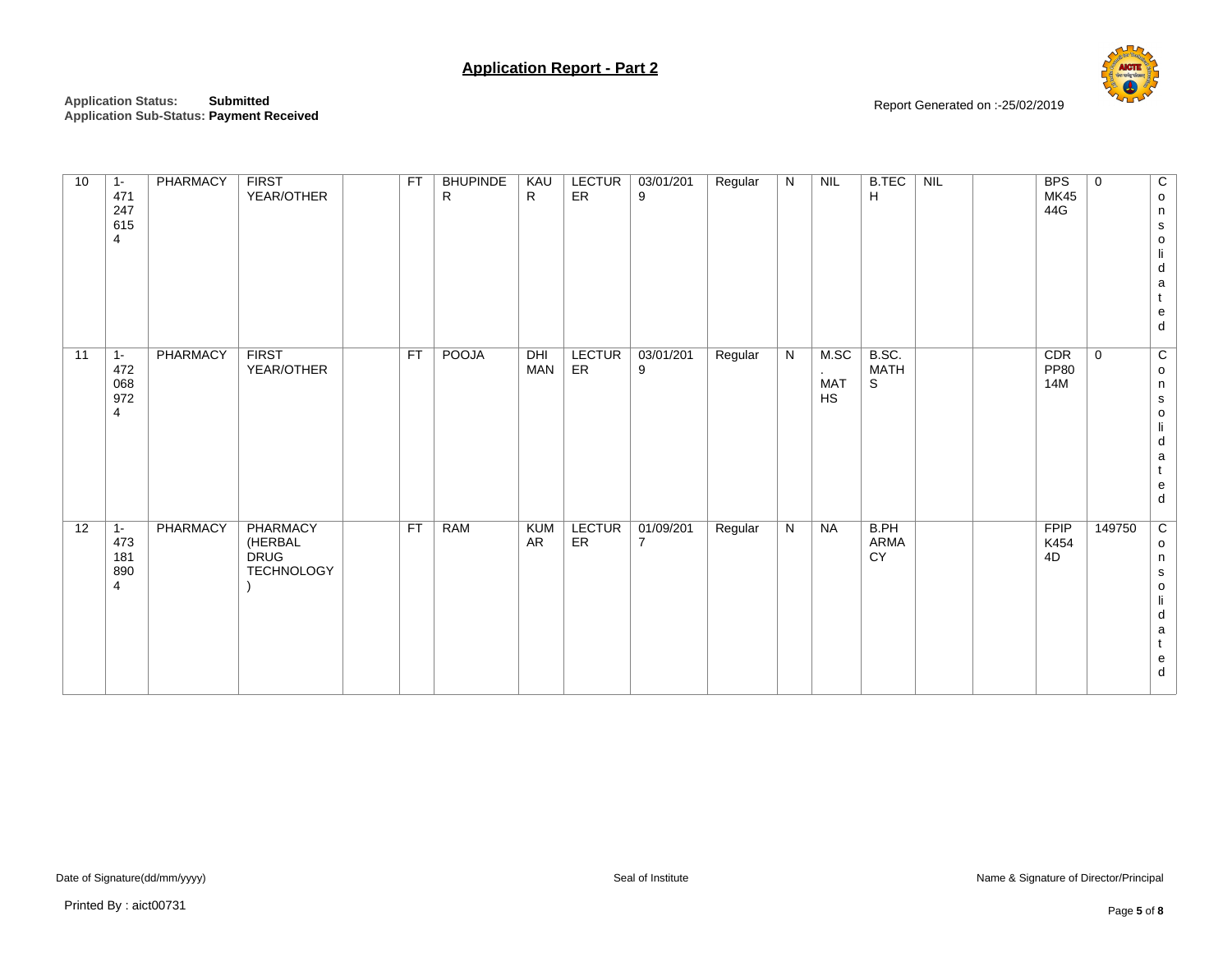

Report Generated on :-25/02/2019

| 13 | 1-<br>503<br>382<br>100 | PHARMACY | PHARMACOG<br>NOSY AND<br>PHYTOCHEMI<br><b>STRY</b> | <b>FT</b> | <b>ANKIT</b> | <b>KUM</b><br><b>AR</b> | <b>ASST</b><br>PROFE<br><b>SSOR</b> | 30/01/201<br>9 | Regular | N | М.<br><b>PHA</b><br>RM. | В.<br>PHAR<br>М. | <b>NIL</b> | <b>CHC</b><br><b>PK29</b><br>61H | 0 | It<br>n<br>a<br>$\mathbf{v}$<br>S.<br>C<br>a |
|----|-------------------------|----------|----------------------------------------------------|-----------|--------------|-------------------------|-------------------------------------|----------------|---------|---|-------------------------|------------------|------------|----------------------------------|---|----------------------------------------------|
|    |                         |          |                                                    |           |              |                         |                                     |                |         |   |                         |                  |            |                                  |   |                                              |
|    |                         |          |                                                    |           |              |                         |                                     |                |         |   |                         |                  |            |                                  |   |                                              |
|    |                         |          |                                                    |           |              |                         |                                     |                |         |   |                         |                  |            |                                  |   | e                                            |

### **Adjunct Faculty/Resource Person from Industry Details**

| Sr. No. | Facultv ID            | Type                                     | <b>First Name</b> | <b>Surname</b>  | <b>Programme</b> | Course                                                                       |
|---------|-----------------------|------------------------------------------|-------------------|-----------------|------------------|------------------------------------------------------------------------------|
|         | 11959<br>27704<br>-37 | Resource '<br>From<br>Person<br>Industry | <b>ANAND</b>      | <b>SACHDEVA</b> | <b>PHARMACY</b>  | <b>TICAL</b><br><b>PHARM</b><br>$\boldsymbol{A}$<br><b><i>FECHNOLOGY</i></b> |
|         |                       |                                          |                   |                 |                  |                                                                              |

## **Technical Staff**

| $\frac{1}{2}$<br>ີ່ ຈ | Technical Staff<br>Id | ogram<br>௳ | Course          | evel                            | Name<br>First         | <b>Surname</b> | joining<br><b>stitute</b><br>৳<br>the Ir<br>Date | Degree<br><b>Master</b> | Bachelor<br>Degree        | ra<br>Dipl | Other<br>Qualification |
|-----------------------|-----------------------|------------|-----------------|---------------------------------|-----------------------|----------------|--------------------------------------------------|-------------------------|---------------------------|------------|------------------------|
| $\overline{1}$        | 1-3747371313          | PHARMACY   | PHARMACY        | <b>UNDER</b><br><b>GRADUATE</b> | <b>RAM</b>            | <b>KUMAR</b>   | 12/09/2017                                       |                         | <b>B-</b><br>PHARMA<br>CY |            |                        |
| 2                     | 1-3763622558          | PHARMACY   | <b>PHARMACY</b> | <b>DIPLOMA</b>                  | SANDEE<br>P           | <b>KUMAR</b>   | 09/11/2017                                       |                         |                           |            | 10TH                   |
| 3                     | 1-3763653232          | PHARMACY   | PHARMACY        | <b>UNDER</b><br><b>GRADUATE</b> | RANI                  | <b>DEVI</b>    | 05/07/2017                                       |                         |                           |            | 10TH                   |
| $\overline{4}$        | 1-3763653238          | PHARMACY   | <b>PHARMACY</b> | <b>UNDER</b><br><b>GRADUATE</b> | LAKHWI<br><b>NDER</b> | <b>SINGH</b>   | 09/09/2017                                       |                         |                           |            | 10TH                   |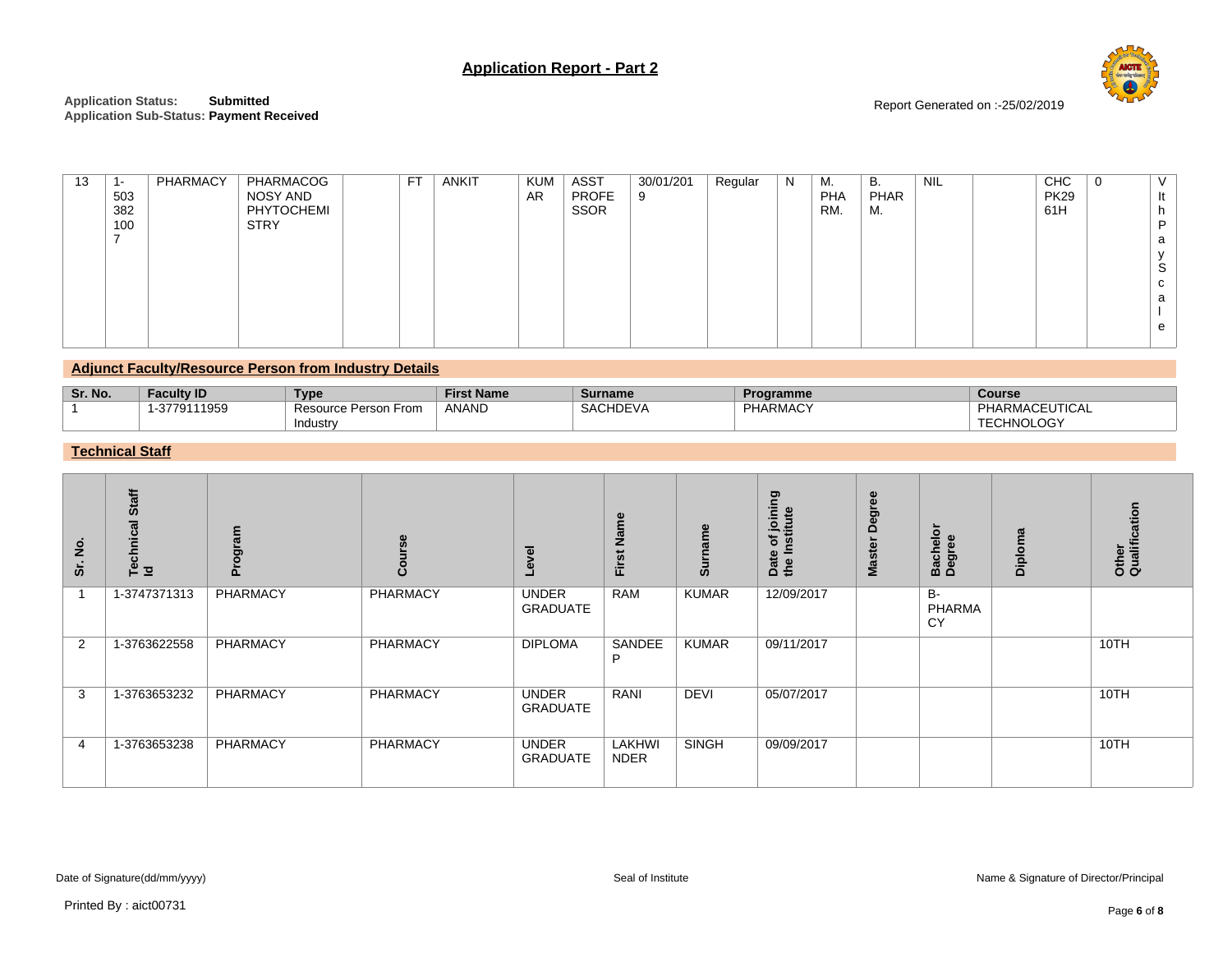



Report Generated on :-25/02/2019

| <b>KUMAR</b><br><b>UNDER</b><br>PHARMACY<br><b>GULSHA</b><br><b>ARMACY</b><br>10/05/2017<br>14002<br>$\cdots$<br>$\sim$ $\sim$ $\sim$<br>ΙV<br>$-$ JAIL | 10TH |
|---------------------------------------------------------------------------------------------------------------------------------------------------------|------|
|---------------------------------------------------------------------------------------------------------------------------------------------------------|------|

# **Admin & Library Staff**

| Sr.<br>No. | <b>Staff Id</b> | <b>First Name</b> | <b>Last Name</b> | Date of joining the Institute | <b>Master Degree</b> | <b>Bachelor Degree</b>            | <b>Diploma</b>            | <b>Other Qualification</b> |
|------------|-----------------|-------------------|------------------|-------------------------------|----------------------|-----------------------------------|---------------------------|----------------------------|
|            | 1-3763714097    | <b>JYOTI</b>      | RANI             | 12/05/2017                    |                      | <b>BACHELOR OF</b><br><b>ARTS</b> |                           |                            |
|            | 1-3763772721    | NEETU             | RANI             | 24/07/2017                    | M. LIB.              | <b>LIBRARY</b><br><b>SCIENCE</b>  | LIBRARY<br><b>SCIENCE</b> |                            |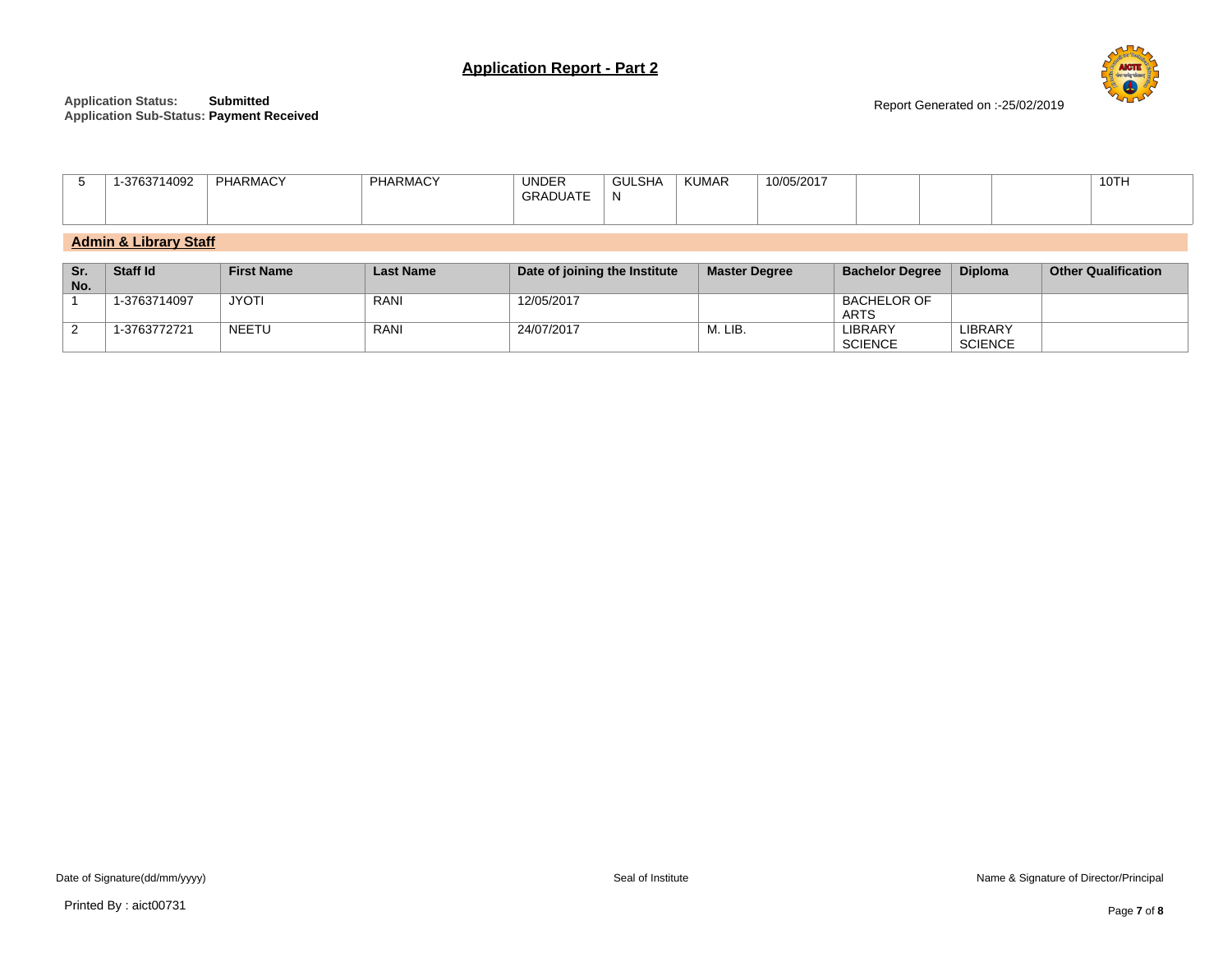

#### **DECLARATION BY THE PRINCIPAL/DIRECTOR/REGISTRAR OF THE INSTITUTE/UNIVERSITY DEPARTMENT**

**I, as the Head of the Institution, hereby declare that:**

a) I have carefully gone through the AICTE Regulations Notification dated on 30th November, 2016, published in the Gazette of India - Extraordinary Part III, Section- 4 and its amendment **05th December 2017 also the various provisions mentioned in the Approval Process Hand Book 2019-20.**

b) I am fully aware of the data uploaded by me in respect of my institute on the web portal.

c) I am aware that there is no provision for correction of data, alteration of data, subsequent editing and appeal etc. for the online application once uploaded on the web portal.

d) I am also aware that application for seeking Extension of Approval(EOA), Increase/Reduction of intake, Addition of new courses, Change of site, Closure of course, Supernumerary Seats under PIO/FN/Gulf quota Approval status/OCI, NRI, Change of name, and Conversion of women institute into Co-ed institute and vice versa (as applicable), shall be processed as per **relevant provisions enumerated in the Approval Process Hand Book 2019-20.**

e) I am aware of the Deficiencies (if any) pointed out in the Report generated online, based on the factual data uploaded by my institute on the portal.

**f) I am also aware that Institute is eligible for grant of** E**xtension of Approval to the Existing Institutions, Extended EoA(if Applicable as per APH 2019-20),** only on fulfillment of prescribed norms & requirements as mentioned in the Approval Process Hand Book 2019-20.

**Signature of Principal/Director/Registrar**

**Name :**

**Seal/Stamp of the Institute/University Department**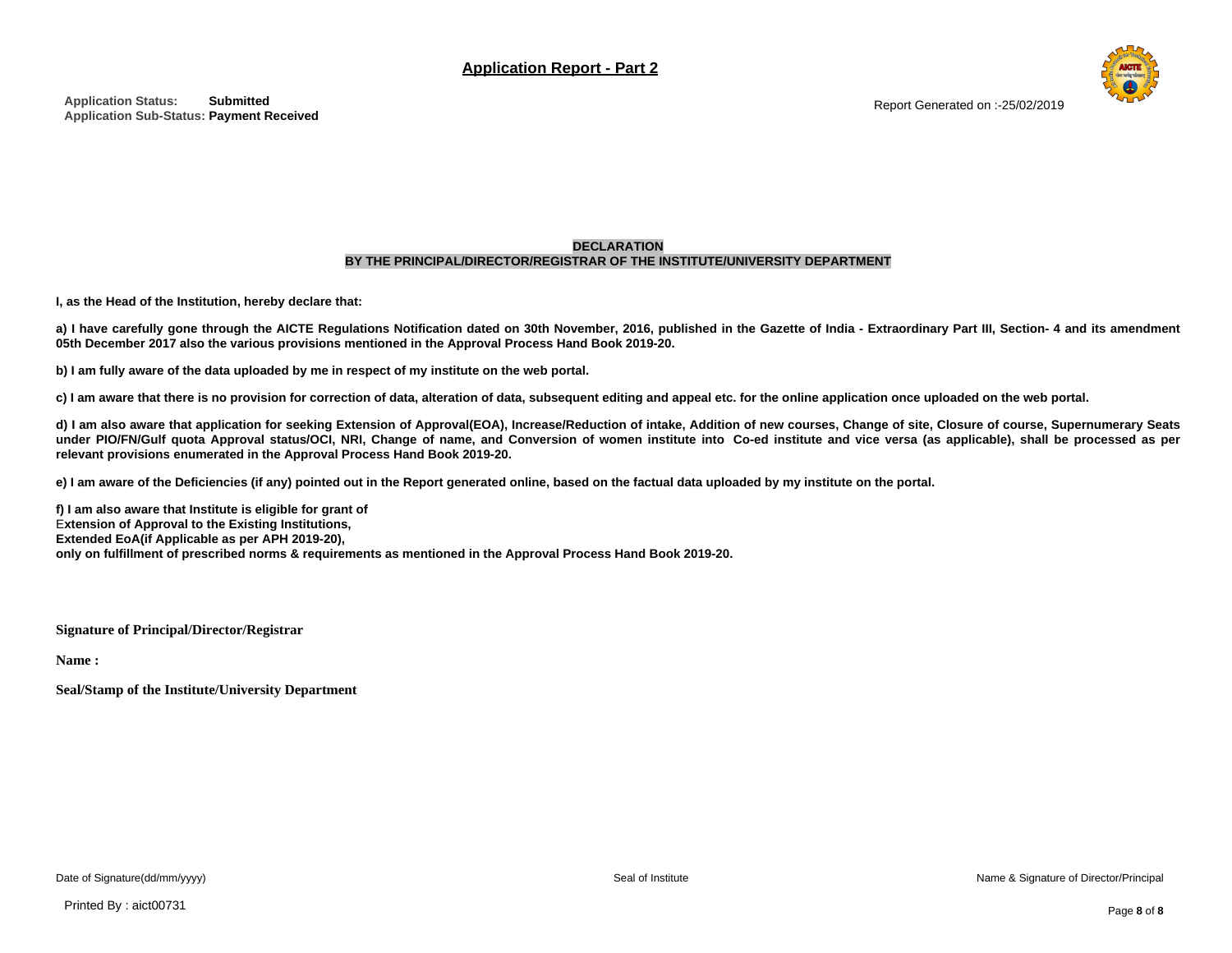All India Council for Technical Education

 **(An Autonomous Organization, Under Ministry of HRD, Govt. of India)**

Nelson Mandela Marg,Vasant Kunj, New Delhi-110067 Website:<https://www.aicte-india.org>

# **APPROVAL PROCESS 2019-20**

# **Application Report Part-1**

**1. Guidelines on submission of documents along with print copy of application/s for New Institute/University Department (Refer annexure 16)**

**Ensure that all copies are in A4 size only (Land documents/building drawing may be up to A0 sizes). Also, ensure that all copies are attested.**

**Refer [Documents for Approval Process 2019-20 \(Annexure 16 & 17\)](https://www.aicte-india.org/sites/default/files/Annexure_16_17.pdf) uploaded on AICTE Website.**

Please number all copies of documents as given below:

| Your Regional office code | Your Application Id | <b>Annexure Number</b> | <b>Sr. No. as in Annexure 16</b> | Page Number (3 digits) |
|---------------------------|---------------------|------------------------|----------------------------------|------------------------|
|                           |                     |                        |                                  |                        |

E.g. consider numbering an affidavit (comprising of 2 pages), which is sr. no. 2 in annexure 16,

| <b>WRO</b> | $4400$ $150T$<br>20 W<br>4307 | . . | n.        | 001 |
|------------|-------------------------------|-----|-----------|-----|
| WRO        | 14004507<br>$\mathbf{A}$<br>. | . . | n.<br>. . | 002 |

The number so generated WRO**1-1123456716.1002001** should be written on top of each page with bold pen as shown below

| W |  |                                        |  |  |  |                                                                                                                                                |  |  |  |  |  |
|---|--|----------------------------------------|--|--|--|------------------------------------------------------------------------------------------------------------------------------------------------|--|--|--|--|--|
|   |  |                                        |  |  |  | Note: Please do not bind or staple, as all pages are going to be scanned. All pages should be knotted on the left hand top corner. This set of |  |  |  |  |  |
|   |  | knotted documents should be submitted. |  |  |  |                                                                                                                                                |  |  |  |  |  |

Provide index page on top of set of documents as follows,

| Region - WRO        |                                         | Application ID: 1-11234567 |     |  |  |  |
|---------------------|-----------------------------------------|----------------------------|-----|--|--|--|
| <b>Annexure No.</b> | Sr No.as in Annexure 17 (2 digits) of   | Page No. (3 digits)        |     |  |  |  |
|                     | documents which are being submitted now | <b>From</b>                | То  |  |  |  |
| 16.10               | 02                                      | 001                        | 002 |  |  |  |
| 16.10               | 03                                      | 001                        | 005 |  |  |  |

#### **2. Guidelines on submission of documents along with print copy of application/s for Approvals of Existing Institutes (Refer annexure 17)**

- Extension of Approval to the existing Institutions/ Continuation of approval after a break in the preceding Academic Year/ Restoration.
- Extended EoA
- Increase in Intake/ Additional Course(s)
- Addition of Integrated/ Dual Degree Course
- To Start Diploma in Degree Pharmacy Institutions and vice-versa
- Conversion of Management Institutions running PGDM Course into MBA Course
- Conversion of Second Shift Course(s) into First Shift Course(s)
- Introduction of Fellowship Programme in Management
- Introduction of Supernumerary Seats for Foreign Nationals/ Overseas Citizen of India (OCI)/ Persons of Indian Origin (PIO)/ Children of Indian Workers in Gulf Countries
- Introduction of seats for Non Resident Indian(s)
- Change in name of the Course(s)/ Reduction in Intake/ Closure of Programme(s) and/ or Course(s)
- Change in name of the Institution or Affiliating University/Board

Please number all copies of documents as given below:

| Your Regional office code                                                                             | <b>Your Application Id</b> | <b>Annexure No.</b> | <b>Sr No. as in Annexure 17</b> | Page No. (3 digits) |
|-------------------------------------------------------------------------------------------------------|----------------------------|---------------------|---------------------------------|---------------------|
| $E_{\alpha}$ consider numbering an affidavit (comprising of 2 pages) which is st no. 2 in appeying 16 |                            |                     |                                 |                     |

| L.u. Consider Humberling an amuavit icomphysical Z Daues).<br>. WILCII IS SI. IIV. Z III GIIII CAUI CI U. |          |                   |  |     |  |  |  |
|-----------------------------------------------------------------------------------------------------------|----------|-------------------|--|-----|--|--|--|
| MDC<br>78 N.V                                                                                             | 11234567 | 7.40<br>.         |  | 001 |  |  |  |
| MDC<br>WNU                                                                                                | 11234567 | <b>7 4 C</b><br>. |  | 002 |  |  |  |

The number so generated WRO**1-1123456717.1002001** should be written on top of each page with bold pen as shown below

| Please do not bind or staple, as all pages are going to be scanned. All pages should be knotted on the left hand top corner. 7 |  |  |  |  |  |  |  |  |  | . This set of knottec |  |
|--------------------------------------------------------------------------------------------------------------------------------|--|--|--|--|--|--|--|--|--|-----------------------|--|

documents should be submitted.

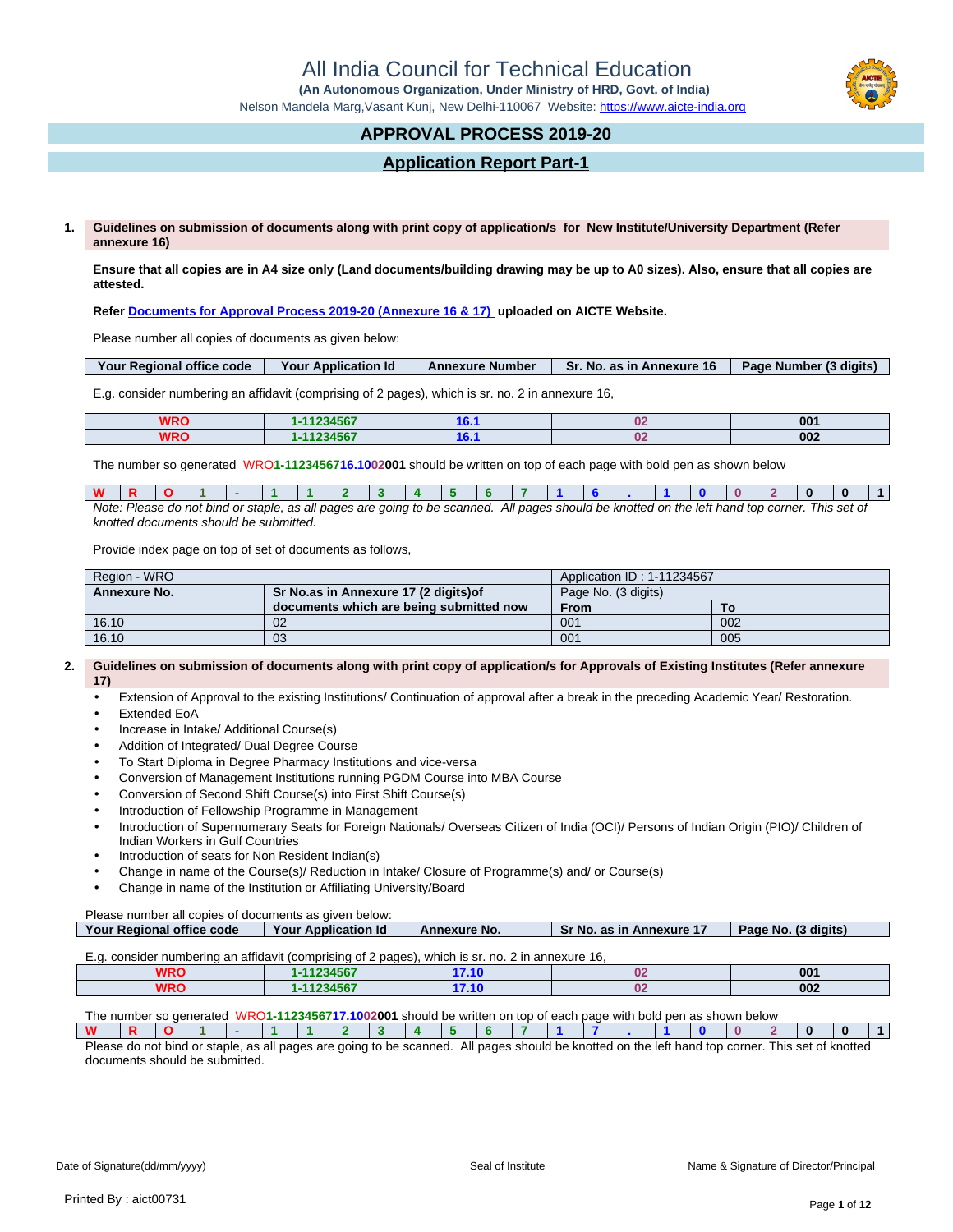Report Generated on :-25/02/2019

|  |  | Provide index page on top of set of documents as follows, |
|--|--|-----------------------------------------------------------|
|--|--|-----------------------------------------------------------|

| Region - WRO |                                                   | Application ID: 1-11234567 |     |
|--------------|---------------------------------------------------|----------------------------|-----|
| Annexure No. | Sr. No. as in annexure 18 (2 digits) of documents | Page No. (3 digits)        |     |
|              | which are being submitted now                     | From                       | 10  |
| 17.10        | 02                                                | 001                        | 002 |
| 17.10        | 03                                                | 001                        | 005 |

#### **Regional Office codes**

| <b>Eastern</b>  | <b>ERO</b> | <b>North-West</b>          | <b>NWR</b> | <b>South Central</b>          | <b>SCR</b> | <b>South-West</b> | <b>SWR</b> |
|-----------------|------------|----------------------------|------------|-------------------------------|------------|-------------------|------------|
| <b>Northern</b> | <b>NRO</b> | <b>Central</b>             | <b>CRO</b> | <b>Guwahati Camp Office</b>   | <b>ERO</b> | <b>Southern</b>   | <b>SRO</b> |
| Western         | <b>WRO</b> | <b>Central Camp office</b> | <b>CRO</b> | <b>South West Camp office</b> | <b>SWR</b> |                   |            |
|                 |            | Vadodra                    |            |                               |            |                   |            |

#### **Important Note for Payments:**

- a) Institutions which do not follow the AICTE guidelines shall be responsible for rejection/ delay in updation of their application and neither AICTE nor the Collecting Bank shall be responsible for any such consequence."
- b) No DD / Cheque / PO to be sent to either Head Office / Regional Office of AICTE. Such payments shall not be processed and the applications are liable to be rejected.

**Note:** Please submit the hard copy of this Report to Regional Officer only if Application status is "Submitted" and Application Substatus is "Payment Received" / "Payment Not Applicable" – **IN CASE OF GOVT/GOVT. AIDED/ CENTRAL/STATE UNIVERSITY DEPT**

\*\*All the Dates in the Report are in dd/mm/yyyy format.

\*\*NA refers to Not Applicable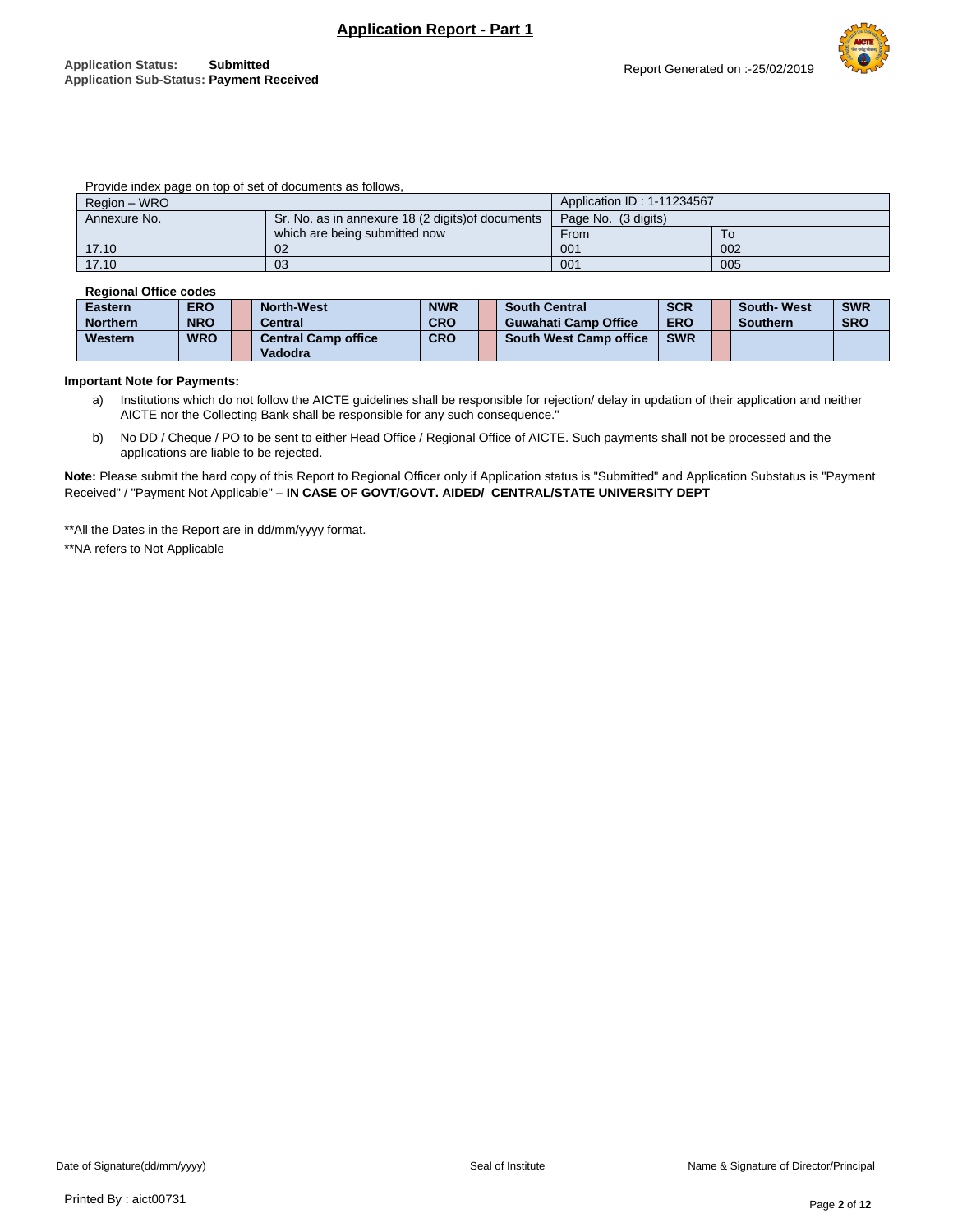

| <b>Permanent Institute Id</b>                                   |                                              | 1-2855645161                                                                                                                                                                   | <b>Current Application No.</b>                                                                       | 1-4260820089                                                                              |
|-----------------------------------------------------------------|----------------------------------------------|--------------------------------------------------------------------------------------------------------------------------------------------------------------------------------|------------------------------------------------------------------------------------------------------|-------------------------------------------------------------------------------------------|
| <b>Application Type</b>                                         |                                              | <b>Extension-Expansion-Closure</b>                                                                                                                                             | <b>AICTE File No.</b>                                                                                | 1-3512636208                                                                              |
| <b>Institute Details</b>                                        |                                              |                                                                                                                                                                                |                                                                                                      |                                                                                           |
| Name of the<br><b>Institute/University</b><br><b>Department</b> |                                              | UNIVERSAL INSTITUTE OF<br><b>PHARMACY</b>                                                                                                                                      | Address of the Institute/University<br><b>Department</b>                                             | LALRU HANDESSRA<br>ROAD, VILLAGE<br>BALLOPUR, TEHSIL DERABASSI,<br><b>DISTRICT MOHALI</b> |
| State/UT                                                        |                                              | Punjab                                                                                                                                                                         | <b>District</b>                                                                                      | <b>MOHALI</b>                                                                             |
| Pin                                                             |                                              | 140501                                                                                                                                                                         | <b>AICTE Region</b><br>STD code                                                                      | North-West                                                                                |
| <b>Town/Village</b>                                             |                                              | LALRU                                                                                                                                                                          | 1762                                                                                                 |                                                                                           |
| <b>Land Phone No.</b>                                           |                                              | 1762249700                                                                                                                                                                     | <b>Email</b><br><b>Alternate Email</b>                                                               | chairman.ugi@gmail.com                                                                    |
| Cell No.                                                        |                                              | Data Not Provided by the Institute<br>9417777000                                                                                                                               | pachairman.ugi@gmail.com                                                                             |                                                                                           |
| FAX No.                                                         |                                              | 1762249001                                                                                                                                                                     | Website                                                                                              | www.ugi.ac.in                                                                             |
| <b>Institute Type</b>                                           |                                              | Unaided - Private                                                                                                                                                              | <b>Women Only Institute</b>                                                                          | No                                                                                        |
| <b>Type Of Minority</b>                                         |                                              | Data Not Provided by the Institute                                                                                                                                             | Name of the Minority                                                                                 | <b>NA</b>                                                                                 |
| <b>Minority Institute</b>                                       |                                              | No                                                                                                                                                                             | <b>Minority Name, if Linguistic</b>                                                                  | <b>NA</b>                                                                                 |
| <b>PAN</b>                                                      |                                              | AAADUO118M                                                                                                                                                                     | <b>Primary Bank Account No.</b>                                                                      | 912020062529266                                                                           |
| <b>Bank Name</b>                                                |                                              | <b>AXIS</b>                                                                                                                                                                    | <b>IFSC No.</b>                                                                                      | UTIB0001638                                                                               |
| <b>Approval Year of First</b><br><b>Course</b>                  |                                              | 2016                                                                                                                                                                           | Date of First Approval by AICTE                                                                      | 30/04/2016                                                                                |
|                                                                 | <b>Questionnaire for Existing Institutes</b> |                                                                                                                                                                                |                                                                                                      |                                                                                           |
| Sr. No.                                                         |                                              | <b>Particulars</b>                                                                                                                                                             |                                                                                                      | <b>Details Provided by Institute</b>                                                      |
| <b>Question 1</b>                                               |                                              |                                                                                                                                                                                |                                                                                                      |                                                                                           |
| (i)                                                             |                                              | Do you wish to apply for "Only Extension of Approval (EOA) for 2019-20"?                                                                                                       |                                                                                                      | Yes                                                                                       |
|                                                                 |                                              |                                                                                                                                                                                |                                                                                                      |                                                                                           |
| <b>Question 2</b>                                               |                                              |                                                                                                                                                                                |                                                                                                      |                                                                                           |
| (i)                                                             |                                              |                                                                                                                                                                                | Do you have Autonomous Status (Academic Autonomy) as conferred by the Affiliating University?        | No                                                                                        |
| (i)                                                             | Autonomy Issued Date                         |                                                                                                                                                                                |                                                                                                      | <b>NA</b>                                                                                 |
| (iii)                                                           | <b>Autonomy Expiry Date</b>                  |                                                                                                                                                                                |                                                                                                      | <b>NA</b>                                                                                 |
| (iv)                                                            | Autonomy Conferred by                        |                                                                                                                                                                                |                                                                                                      | <b>NA</b>                                                                                 |
| (v)                                                             | <b>Order of Conferment</b>                   |                                                                                                                                                                                |                                                                                                      | <b>NA</b>                                                                                 |
| <b>Question 3</b>                                               |                                              |                                                                                                                                                                                |                                                                                                      |                                                                                           |
| (i)                                                             | Apr, 2018)                                   | Do you have a valid NBA Accreditation?                                                                                                                                         | (Course should be accredited by NBA and Validity of Accredited Courses should be on or after 10th    | No                                                                                        |
| (ii)                                                            |                                              | No of courses against which valid NBA Accreditation is present                                                                                                                 |                                                                                                      | $\mathbf 0$                                                                               |
| (iii)                                                           |                                              | Do you wish to apply for University Name Change?                                                                                                                               |                                                                                                      | <b>No</b>                                                                                 |
| (iv)                                                            |                                              | Whether your Institute is Under Submission Scheme?                                                                                                                             |                                                                                                      | Data Not Provided by the Institute                                                        |
| (v)                                                             |                                              | At the time of 1st Approval where your Institute was located?                                                                                                                  |                                                                                                      | Data Not Provided by the Institute                                                        |
| <b>Question 4</b>                                               |                                              |                                                                                                                                                                                |                                                                                                      |                                                                                           |
| (i)                                                             |                                              | Do you wish to apply for Restoration?<br>Admission issued Institutes need not have to answer this question.)                                                                   | (Applicable ONLY to the Institutes where EoA for 2017-18/2018-19 granted with Punitive Action. No    | No                                                                                        |
| (ii)                                                            |                                              | Do you wish to apply for Closure of Institute?                                                                                                                                 |                                                                                                      | No                                                                                        |
| (iii)                                                           |                                              | Do you wish to apply for Conversion from Diploma to Degree or Vice-Versa?                                                                                                      |                                                                                                      | Data Not Provided by the Institute                                                        |
| (iv)                                                            |                                              |                                                                                                                                                                                | Whether your institution wish to apply for Merger of Courses ('ENGINEERING AND TECHNOLOGY'           | Data Not Provided by the Institute                                                        |
|                                                                 | ONLY)?                                       |                                                                                                                                                                                |                                                                                                      |                                                                                           |
| (v)                                                             |                                              | Whether your Institution is willing to add a New Program or New Level in existing Program?                                                                                     |                                                                                                      | Data Not Provided by the Institute                                                        |
| (vi)                                                            | Program or Vice-Versa?                       | Whether your institution wish to add New Course at Diploma level under existing UG Pharmacy                                                                                    |                                                                                                      | Data Not Provided by the Institute                                                        |
| (vii)                                                           | ONLY)?                                       | Whether your Institute wishes to apply for conversion from PGDM to MBA ('MANAGEMENT'                                                                                           | Data Not Provided by the Institute                                                                   |                                                                                           |
| (viii)                                                          |                                              | Whether your Institute wishes to apply for Change of Shift from Second to First?                                                                                               | Data Not Provided by the Institute<br>Data Not Provided by the Institute                             |                                                                                           |
| (ix)<br>(x)                                                     |                                              | Whether your Institute wishes to apply for Course Name Change?<br>Do you wish to apply for MBA to MCA Conversion or Vice Versa?                                                | Data Not Provided by the Institute                                                                   |                                                                                           |
| (x <sub>i</sub> )                                               |                                              | Whether your Institution is willing to convert existing direct 2nd Year division in Engineering &<br>Technology and/or MCA courses into regular courses?                       |                                                                                                      | Data Not Provided by the Institute                                                        |
| (xii)                                                           |                                              | Whether your institution is selected for Study in India Program by Govt. by India?                                                                                             | No                                                                                                   |                                                                                           |
| (xiii)                                                          |                                              | Whether your Institution has got affiliation from university or DTE or Board? (Applicable for Only<br>2018-2019 Approved New Institutes(Excluding Deemed to be (Universities)) |                                                                                                      | Data Not Provided by the Institute                                                        |
| (xiv)                                                           |                                              |                                                                                                                                                                                | Whether your Institution is going for Merger with other Institution(s) under the same Trust/Society/ | Data Not Provided by the Institute                                                        |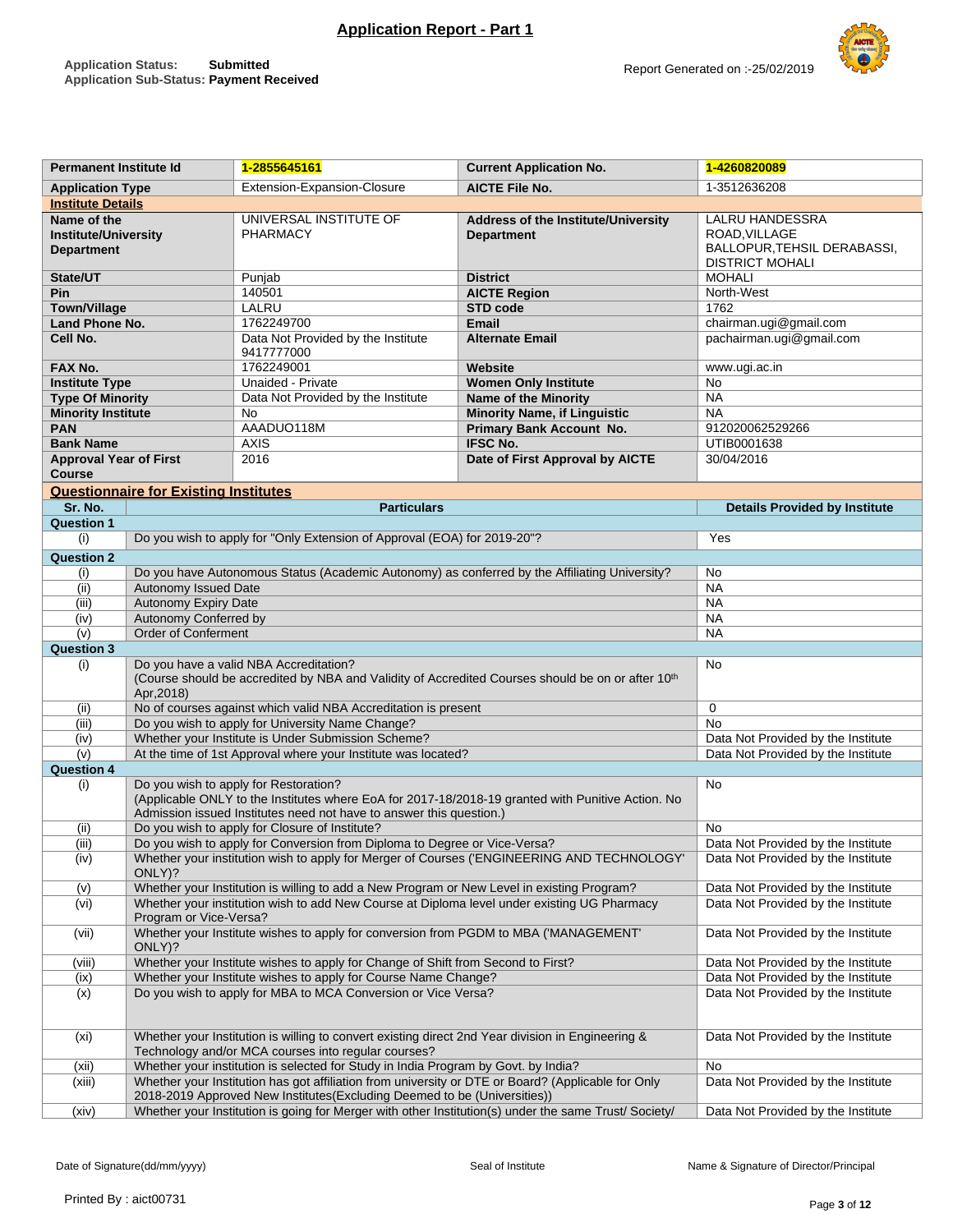

|                            | Company operating in the same Campus?                                                                                                         |                                      |
|----------------------------|-----------------------------------------------------------------------------------------------------------------------------------------------|--------------------------------------|
| <b>Questionnaire</b>       |                                                                                                                                               |                                      |
| Sr. No.                    | <b>Particulars</b>                                                                                                                            | <b>Details Provided by Institute</b> |
| (i)                        | Any Unaided Course(In case of Government Aided Institute)?                                                                                    | Yes                                  |
| (ii)                       | Number of teaching faculty approved by University/Government?                                                                                 | $\Omega$                             |
| (iii)                      | Are all approved teaching faculty being paid as per VI pay commission?                                                                        | Yes                                  |
| (iv)                       | Are all the teaching faculty, as per AICTE qualification?                                                                                     | Yes                                  |
| (v)                        | Do you wish to apply closure of Institute?                                                                                                    | <b>No</b>                            |
| (vi)                       | Type of Institute Closure Requested?                                                                                                          | <b>NA</b>                            |
| (vii)                      | Percentage Grant/Funds Received from Government?                                                                                              | $\Omega$                             |
| (viii)                     | Whether Institute is operating from Permanent Site/Temporary Site?                                                                            | <b>Permanent Site</b>                |
| (ix)                       | Whether mandatory disclosure is uploaded in Institute's website?                                                                              | Yes                                  |
| $\overline{(x)}$           | Whether the Institute following ICAI(Institute of Chartered Accountants of India) Accounting<br>Formats?                                      | Yes                                  |
| (x <sub>i</sub> )          | Fees to be charged, Reservation policy, Admission policy and Document retention policy are duly<br>approved by State Govt?                    | Yes                                  |
| (xii)                      | Fees to be charged, Reservation policy, Admission policy and Document retention policy are duly<br>approved by Affiliating Board/University?: | Yes                                  |
| (xiii)                     | Fees to be charged, Reservation policy, Admission policy and Document retention policy are<br>uploaded in Institute's Website?                | Yes                                  |
| (xiv)                      | Whether List of faculty along with details and other data uploaded/updated on the institute web<br>Portal?                                    | Yes                                  |
| (xv)                       | Courses/Approved Intake displayed at the entrance of the Institute?                                                                           | Yes                                  |
| (xvi)                      | Is the Cafeteria shared among other Institutes?                                                                                               | Yes                                  |
| (xvii)                     | Is Library and Reading Room shared among other Institutes?                                                                                    | <b>No</b>                            |
| (xviii)                    | Is the Computer Centre shared among other Institutes?                                                                                         | <b>No</b>                            |
| <b>Application Details</b> |                                                                                                                                               |                                      |
| Sr. No.                    | <b>Particulars</b>                                                                                                                            | <b>Details Provided by Institute</b> |
| (i)                        | Change of Institute Site                                                                                                                      | No                                   |
| (ii)                       | Increase in Intake / Application for New Course                                                                                               | <b>No</b>                            |
| (iii)                      | Closure of Course / Reduction in Intake                                                                                                       | <b>No</b>                            |
| (iv)                       | PIO/FN/Gulf quota Approval status/OCI                                                                                                         | <b>No</b>                            |
| (v)                        | <b>NRI</b>                                                                                                                                    | <b>No</b>                            |
| (vi)                       | Change of Name of the Institute                                                                                                               | <b>No</b>                            |
| (vii)                      | Old Name of the Institute                                                                                                                     | <b>NA</b>                            |
| (viii)                     | <b>New Institute Name</b>                                                                                                                     | <b>NA</b>                            |
| (ix)                       | Conversion of Women's Institution into Co-Ed Institution                                                                                      | <b>No</b>                            |
| (x)                        | Conversion of Co-ed Institution into Women Institution                                                                                        | No                                   |
| (x <sub>i</sub> )          | Introducing a Twining Program with an AICTE approved Indian Institution                                                                       | <b>No</b>                            |
| (xii)                      | Introduction of New/Integrated Course                                                                                                         | <b>No</b>                            |
| <b>Payment Details</b>     |                                                                                                                                               |                                      |

| Sr.No.                 | <b>Payment Id</b>                                        | Mode of<br><b>Payment</b>             | <b>Bank</b><br><b>Transaction Id</b> | Transaction<br>Id | <b>Receipt Flag</b> | Part<br>Payment<br><b>Amount</b> | <b>Total Amount</b>          | <b>Transaction</b><br>Date |  |  |
|------------------------|----------------------------------------------------------|---------------------------------------|--------------------------------------|-------------------|---------------------|----------------------------------|------------------------------|----------------------------|--|--|
|                        |                                                          | CIB/Retail<br>Banking(Ot<br>her Bank) | 393494                               | 714968919         | Υ                   | 100000                           | 100000                       | 11/02/2019                 |  |  |
|                        | <b>Details about Parent Organization (Trust/Company)</b> |                                       |                                      |                   |                     |                                  |                              |                            |  |  |
| Name of the Parent<br> |                                                          | UNIVERSAL EDUCATIONAL SOCIETY         |                                      |                   | <b>Address</b>      |                                  | #221, SEC-51 A<br>CUANDICADU |                            |  |  |

| organization           |                             |                          | CHANDIGARH |
|------------------------|-----------------------------|--------------------------|------------|
| Town/Village           | CHANDIGARH                  | State/UT                 | Chandigarh |
| <b>District</b>        | CHANDIGARH                  | <b>Pin Code</b>          | 160047     |
| Website                | www.uqi.ac.in               | Type of the Organization | Society    |
| <b>Registered with</b> | <b>REGISTRAR OF SOCIETY</b> | <b>Registration Date</b> | 17/04/2008 |

| <b>Details about Contact Person</b> |                                                        |                       |                                |                            |            |  |  |  |  |  |  |
|-------------------------------------|--------------------------------------------------------|-----------------------|--------------------------------|----------------------------|------------|--|--|--|--|--|--|
| <b>Title</b>                        | Miss                                                   | <b>First Name</b>     | PRABHJOT                       | <b>Last Name</b>           | KAUR       |  |  |  |  |  |  |
| <b>Address</b>                      | VILL-LALRU, TEHSIL-DERABSSI,<br><b>DISTRICT-MOHALI</b> |                       | <b>Town/Village</b>            | <b>MOHALI</b>              |            |  |  |  |  |  |  |
| State/UT                            | Punjab                                                 |                       | <b>District</b>                | <b>MOHALI</b>              |            |  |  |  |  |  |  |
| <b>Pin Code</b>                     | 140501                                                 |                       | <b>Designation</b>             | DIRECTOR ACADEMICS         |            |  |  |  |  |  |  |
| Cell No.                            | 9216277021                                             |                       | <b>Alternate Cell No.</b>      | 9216077008                 |            |  |  |  |  |  |  |
| Email                               | affiliations.ugi@gmail.com                             |                       | <b>Alternate Email Address</b> | directoracdm@ugichd.edu.in |            |  |  |  |  |  |  |
| <b>STD Code</b>                     | 1762                                                   | <b>Land Phone No.</b> | 249700                         | Fax No.                    | 1762249001 |  |  |  |  |  |  |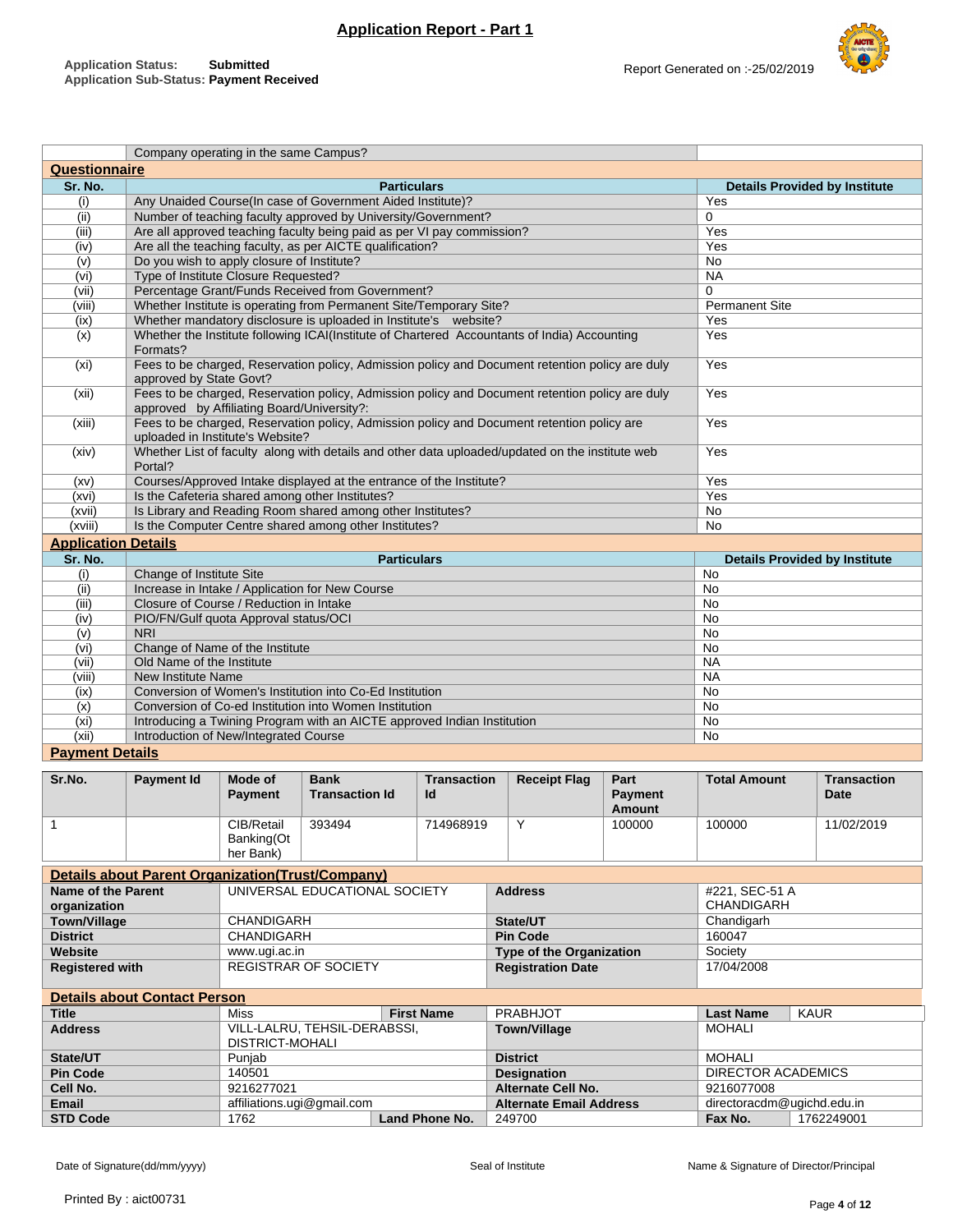

Report Generated on :-25/02/2019

| <b>Land Details</b>                       |                                    |                                                   |                                                 |
|-------------------------------------------|------------------------------------|---------------------------------------------------|-------------------------------------------------|
| Location                                  | Rural                              | North Eastern States/Land in<br><b>Hilly Area</b> | No                                              |
| No. of pieces of Land                     |                                    | Max distance in farthest pieces                   | <b>NA</b>                                       |
| Land registered with                      | <b>SUB REGISTRAR DERABASSI</b>     | Land Piece Area 1 in acres                        | $\overline{2}$                                  |
| Land ownership details                    | Government Lease                   | Land Piece Area 2 in acres                        | <b>NA</b>                                       |
| Total area in acres                       | 2                                  | Land Piece Area 3 in acres                        | <b>NA</b>                                       |
| <b>Land Registration Date</b>             | 02/05/2009                         | Land Use Certificate issued by                    | Govt. of Punjab                                 |
| <b>Land Use Certificate date</b>          | 02/05/2009                         | <b>Latitude and Longitude</b>                     | Latitude - 30, 28, 59<br>Longitude - 76, 47, 59 |
| Mortgage Details (if any)                 | <b>No</b>                          | <b>Purpose of Mortgage</b>                        | No.                                             |
| <b>FSI</b>                                | Data Not Provided by the Institute | <b>Build Up Area(Sqm)</b>                         | Data Not Provided by the Institute              |
| Additional land for Merger or New Program |                                    | Data Not Provided by the Institute                |                                                 |

## **Other Land Details**

|                                                                          | $\mathbf{1}$                          |                                                             |                                                                              |                                                                |                                                           |                                                         |                                       |
|--------------------------------------------------------------------------|---------------------------------------|-------------------------------------------------------------|------------------------------------------------------------------------------|----------------------------------------------------------------|-----------------------------------------------------------|---------------------------------------------------------|---------------------------------------|
| Sr. No.                                                                  |                                       |                                                             |                                                                              | <b>Land Registration No.</b>                                   |                                                           | 4816                                                    |                                       |
| Date of Registration                                                     | 19/06/2009                            |                                                             |                                                                              | Area of Land (acres)                                           |                                                           | 2                                                       |                                       |
| <b>Khasra Number</b>                                                     | 686,687,688                           |                                                             | etc                                                                          | Plot Number, Survey Number,                                    |                                                           | 686,687,688                                             |                                       |
| <b>Land Situated At</b>                                                  | Ballopur                              |                                                             |                                                                              | Land Registered in the name Of                                 |                                                           | <b>Universal Educational Society</b>                    |                                       |
| <b>Type of Ownership (Sale</b><br>deed/ Gift<br>deed/Govt/Private Lease) | <b>Government Lease</b>               |                                                             |                                                                              | <b>Land Use Certificate Issued</b>                             |                                                           | Yes                                                     |                                       |
| In case of Private Lease-<br>Name of the Leaser                          |                                       |                                                             |                                                                              | Name of the Leasee                                             |                                                           |                                                         |                                       |
| Owner of the land ( In                                                   |                                       |                                                             |                                                                              |                                                                |                                                           |                                                         |                                       |
| whose name last sale<br>deed was made)                                   |                                       |                                                             |                                                                              |                                                                |                                                           |                                                         |                                       |
| <b>Land Use Certificate</b><br><b>Issuing Authority</b>                  | Govt. of Punjab                       |                                                             |                                                                              | Is the Land Mortgaged                                          |                                                           | No                                                      |                                       |
| Details of Land If the Land<br>is Mortgaged                              | Data Not Provided by the Institute    |                                                             |                                                                              | Land required at the time of<br>First AICTE approval(In Acres) |                                                           | 2                                                       |                                       |
| Land available at the time of First AICTE approval(In Acres)             |                                       |                                                             | $\overline{2}$                                                               |                                                                |                                                           |                                                         |                                       |
| <b>Building Details</b>                                                  |                                       |                                                             |                                                                              |                                                                |                                                           |                                                         |                                       |
| <b>Building Status</b>                                                   | Available                             |                                                             |                                                                              | <b>Total built up Area(Sqm)</b><br><b>Planned</b>              |                                                           | 2520                                                    |                                       |
| <b>Total built up Area(Sqm)</b><br>ready                                 | 2520                                  |                                                             |                                                                              | <b>Total Carpet Area(Sqm)-</b><br>Instructional-ready          |                                                           | 1121                                                    |                                       |
| <b>Total Carpet Area(Sqm)</b><br><b>Administrative-ready</b>             | 425                                   |                                                             |                                                                              | <b>Total Carpet Area (Sqm)-</b><br>Amenities-ready             |                                                           | 470                                                     |                                       |
| <b>Access and Circulation</b><br>Area (Sqm)                              | 504                                   |                                                             | Activities in the building other<br>than courses approved by<br><b>AICTE</b> |                                                                |                                                           | <b>NA</b>                                               |                                       |
| <b>Whether Toilet Area is</b>                                            | Yes                                   |                                                             |                                                                              | <b>Whether Access and Circulation</b>                          |                                                           | Yes                                                     |                                       |
| maintained as per National                                               |                                       |                                                             |                                                                              | Area is maintained as per                                      |                                                           |                                                         |                                       |
| <b>Building Code (NBC)</b>                                               |                                       |                                                             |                                                                              | <b>National Building Code (NBC)</b>                            |                                                           |                                                         |                                       |
| Norms?                                                                   |                                       |                                                             |                                                                              | Norms?                                                         |                                                           |                                                         |                                       |
| <b>Funds Position for Building Construction (Rs in Lakhs)</b>            |                                       |                                                             |                                                                              |                                                                |                                                           |                                                         |                                       |
| Loans:                                                                   | Data Not Provided<br>by the Institute | <b>Own Share:</b>                                           |                                                                              | Data Not Provided<br>by the Institute                          | <b>Funds allocated:</b>                                   |                                                         | Data Not Provided<br>by the Institute |
| <b>Other Building Details</b>                                            |                                       |                                                             |                                                                              |                                                                |                                                           |                                                         |                                       |
|                                                                          |                                       |                                                             |                                                                              | $\mathbf{1}$                                                   |                                                           |                                                         | UIP                                   |
| Sr. No.                                                                  |                                       | <b>Building No.</b>                                         |                                                                              |                                                                | <b>Building Name</b>                                      |                                                         |                                       |
| <b>Sanctioned Built up</b><br>Area(Sqm)                                  | 2520                                  | <b>Constructed Built up Area</b><br>(Sqm)                   |                                                                              | 2520                                                           | <b>Approved Carpet Area</b><br><b>Instructional (Sqm)</b> |                                                         | 1121                                  |
| <b>Constructed Carpet Area</b><br><b>Instructional (Sqm)</b>             | 1121                                  | <b>Approved Carpet Area-</b><br><b>Administrative (Sqm)</b> |                                                                              | 425                                                            | (Sqm)                                                     | <b>Constructed Carpet</b><br><b>Area Administrative</b> | 425                                   |
| <b>Approved Carpet Area-</b>                                             | 470                                   | <b>Constructed Carpet Area</b>                              |                                                                              | 470                                                            |                                                           | <b>Total Area Approved</b>                              | 2520                                  |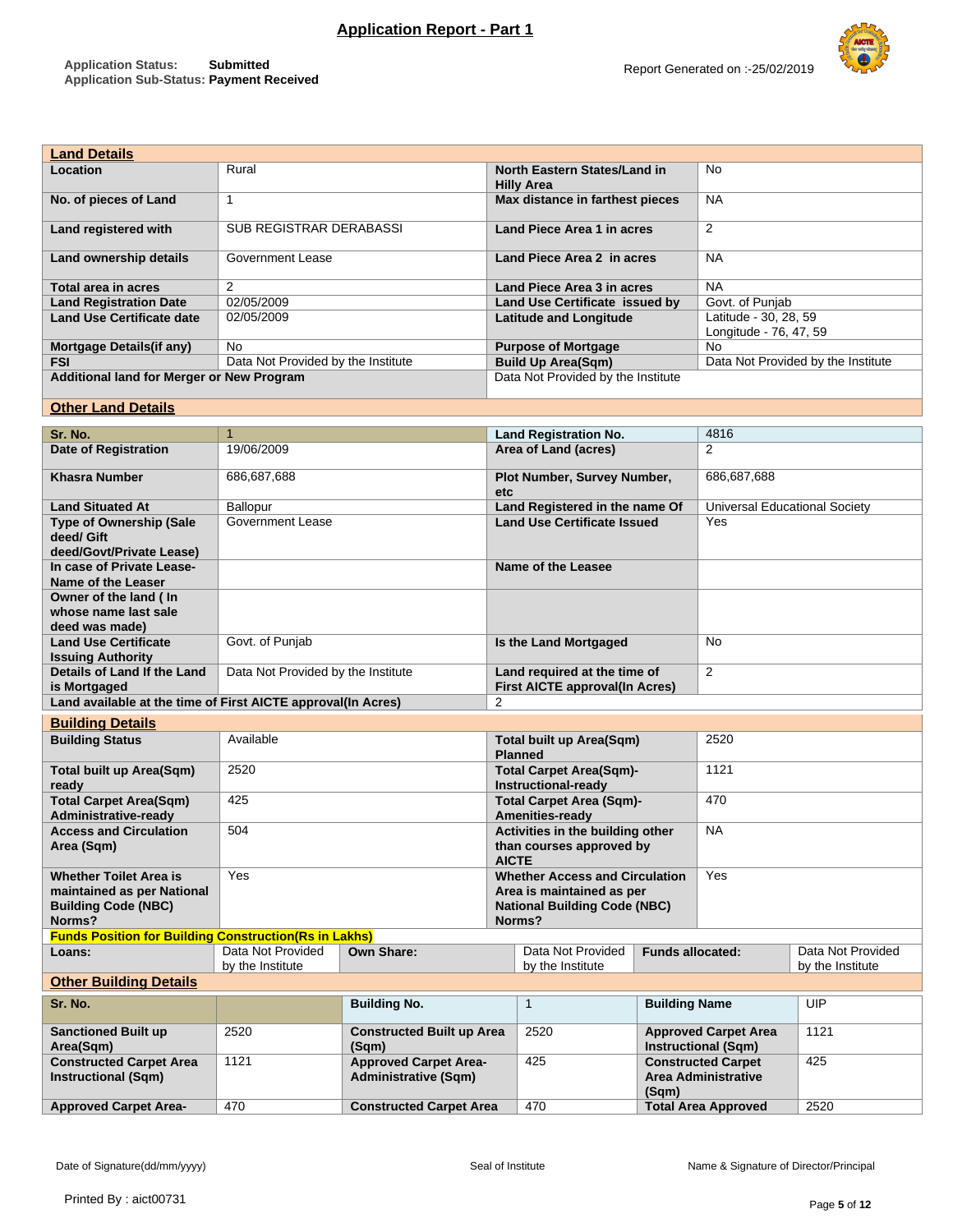# **Application Report - Part 1**

### **Application Status: Submitted Application Sub-Status: Payment Received**



| <b>Amenities(Sqm)</b>                                             |                   | Amenities(Sqm)                                 |            | (Sqm)                                                                |                                       |
|-------------------------------------------------------------------|-------------------|------------------------------------------------|------------|----------------------------------------------------------------------|---------------------------------------|
| <b>Total Area Constructed</b><br>(Sqm)                            | 2520              | <b>Activities Conducted in</b><br>the Building | Teaching   | Non AICTE approved<br>courses run in the<br><b>Building (If Any)</b> | Data Not Provided<br>by the Institute |
| Name of the Building<br><b>Plan Approving</b><br><b>Authority</b> | New India Planner | <b>Building Plan Approval</b><br>Date          | 23/11/2015 | Approval No.                                                         | 432                                   |

## **Programme and Courses**

| Sr. No.                        |                  | <b>Course Unique Id</b>              | 1-2855788675                                                     | Programme                                           | <b>PHARMACY</b> |
|--------------------------------|------------------|--------------------------------------|------------------------------------------------------------------|-----------------------------------------------------|-----------------|
| Level                          | UNDER GRADUATE   | Course                               | PHARMACY                                                         | <b>Shift</b>                                        | 1st Shift       |
| <b>FT/PT</b>                   | <b>FULL TIME</b> | <b>Started In</b>                    | 2016                                                             | <b>Applying For</b>                                 | EoA Only        |
| <b>Course Duration</b>         | 4                | <b>Current Intake</b><br>$(2018-19)$ | 45                                                               | <b>Applied for</b><br>Intake(2019-20)               | 45              |
| <b>NRI</b>                     | Not interested   | University/ Board                    | Punjab Technical<br>University, Jalandhar                        | PIO / FN / Gulf Quota<br><b>Approval status OCI</b> | Not interested  |
| <b>Twining Program Request</b> |                  | Not interested                       | NBA Accreditation status (As on 10 <sup>th</sup> April,<br>2018) |                                                     | <b>No</b>       |

# **Dual Degree/Integrated Course Details**

#### Data not entered by Institute **Vocational Course Details**

| Sr.<br>No. | <b>Course</b><br>Unique Id | Level                              | Program  | Course                                      | Approved<br>Intake for<br>2018-19 | <b>Intake Applied</b><br>for 2019-20 | <b>Applied</b><br>for |
|------------|----------------------------|------------------------------------|----------|---------------------------------------------|-----------------------------------|--------------------------------------|-----------------------|
|            | 1-3816581792               | <b>SKILL DIPLOMA</b>               | PHARMACY | MEDICAL IMAGING<br><b>TECHNOLOGY</b>        | 25                                |                                      |                       |
|            | 1-3817024405               | DIPLOMA IN<br>VOCATION (D.<br>VOC) | PHARMACY | <b>MEDICAL IMAGING</b><br><b>TECHNOLOGY</b> | 25                                |                                      |                       |

# **Instructional Area**

| Sr.<br>No.     | Programme       | Level                           | <b>Building</b><br>No. | <b>Building</b><br><b>Name</b> | <b>Room</b><br><b>Type</b> | Roo<br>m<br>No.              | Average<br>Carpet<br>Area (Sqm) | <b>Flooring</b> | Wall &<br><b>Painting</b> | Elec &<br>lighting | <b>Furniture</b><br>&<br><b>Fixtures</b> |
|----------------|-----------------|---------------------------------|------------------------|--------------------------------|----------------------------|------------------------------|---------------------------------|-----------------|---------------------------|--------------------|------------------------------------------|
| 1              | <b>PHARMACY</b> | <b>UNDER</b><br><b>GRADUATE</b> |                        | UIP                            | Instrument<br>Room         | <b>CIR</b>                   | 75                              | Ready           | Ready                     | Ready              | Ready                                    |
| 2              | <b>PHARMACY</b> | <b>UNDER</b><br><b>GRADUATE</b> |                        | UIP                            | Laboratory                 | <b>COM</b><br>P <sub>L</sub> | 100                             | Ready           | Ready                     | Ready              | Ready                                    |
| 3              | <b>PHARMACY</b> | <b>UNDER</b><br><b>GRADUATE</b> |                        | UIP                            | Laboratory                 | LAB<br>01                    | 80                              | Ready           | Ready                     | Ready              | Ready                                    |
| 4              | <b>PHARMACY</b> | <b>UNDER</b><br><b>GRADUATE</b> |                        | UIP                            | Laboratory                 | LAB<br>02                    | 85                              | Ready           | Ready                     | Ready              | Ready                                    |
| 5              | <b>PHARMACY</b> | <b>UNDER</b><br><b>GRADUATE</b> |                        | <b>UIP</b>                     | Laboratory                 | LAB<br>03                    | 80                              | Ready           | Ready                     | Ready              | Ready                                    |
| 6              | <b>PHARMACY</b> | <b>UNDER</b><br><b>GRADUATE</b> |                        | UIP                            | Laboratory                 | LAB<br>04                    | 80                              | Ready           | Ready                     | Ready              | Ready                                    |
| $\overline{7}$ | <b>PHARMACY</b> | <b>UNDER</b><br><b>GRADUATE</b> |                        | UIP                            | Laboratory                 | LAB<br>05                    | 85                              | Ready           | Ready                     | Ready              | Ready                                    |
| 8              | <b>PHARMACY</b> | <b>UNDER</b><br><b>GRADUATE</b> |                        | <b>UIP</b>                     | Laboratory                 | LAB<br>06                    | 80                              | Ready           | Ready                     | Ready              | Ready                                    |
| 9              | <b>PHARMACY</b> | <b>UNDER</b><br><b>GRADUATE</b> |                        | UIP                            | Classroom                  | LH<br>01                     | 68                              | Ready           | Ready                     | Ready              | Ready                                    |
| 10             | <b>PHARMACY</b> | <b>UNDER</b><br><b>GRADUATE</b> |                        | UIP                            | Classroom                  | LH<br>02                     | 68                              | Ready           | Ready                     | Ready              | Ready                                    |
| 11             | <b>PHARMACY</b> | <b>UNDER</b>                    |                        | UIP                            | Classroom                  | LH                           | 68                              | Ready           | Ready                     | Ready              | Ready                                    |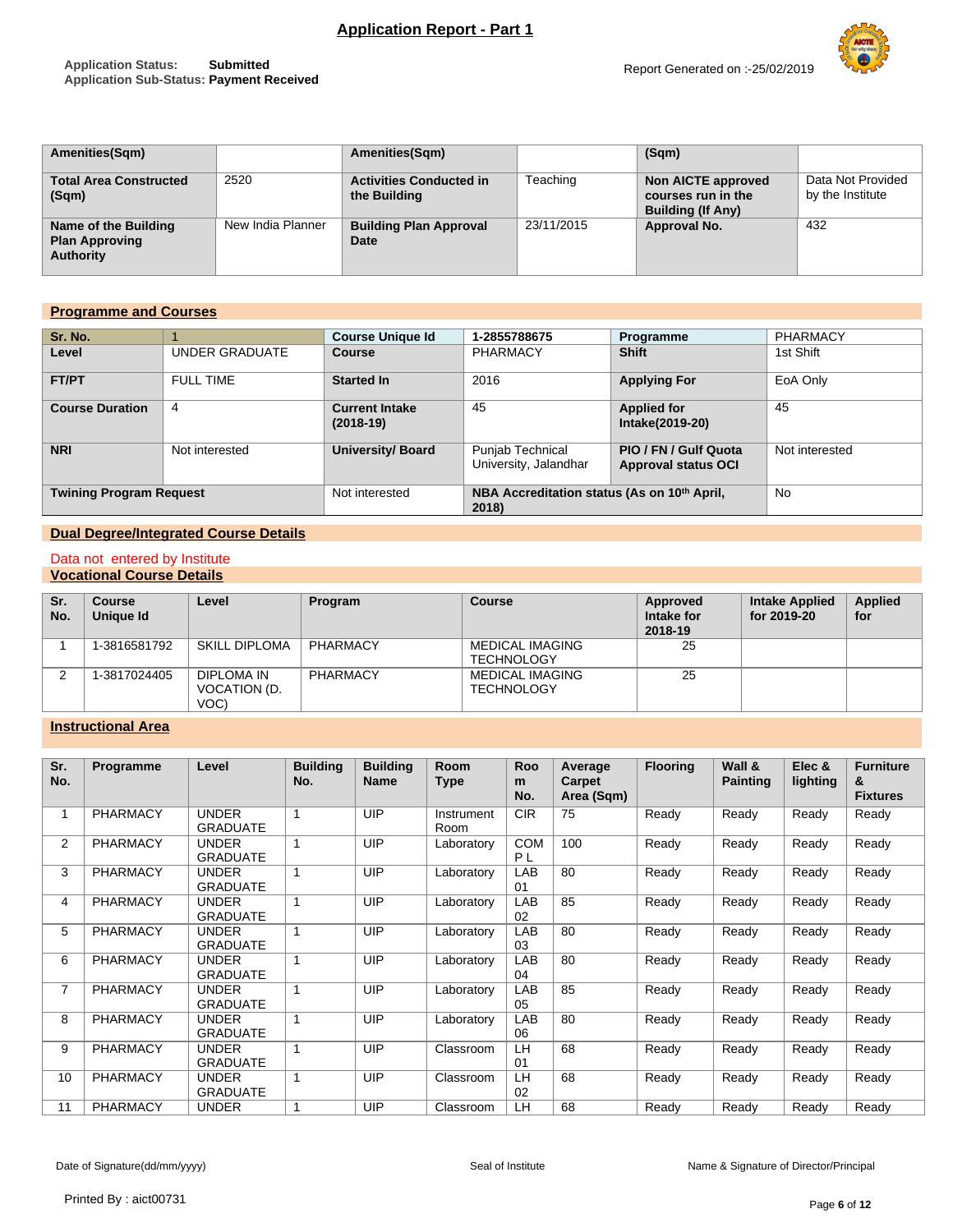# **Application Report - Part 1**

### **Application Status: Submitted Application Sub-Status: Payment Received**

2 1 UIP Library&Readin

g Room



LIB Ready Ready Ready Ready

|            |                        |                                             | <b>GRADUATE</b> |                    |     |             |                  | 03                                           |                 |                           |       |                    |                                           |
|------------|------------------------|---------------------------------------------|-----------------|--------------------|-----|-------------|------------------|----------------------------------------------|-----------------|---------------------------|-------|--------------------|-------------------------------------------|
| 12         | PHARMACY               | <b>UNDER</b>                                | <b>GRADUATE</b> |                    | UIP |             | Machine<br>Room  | <b>MAC</b><br><b>HINE</b><br><b>ROO</b><br>M | 75              | Ready                     | Ready | Ready              | Ready                                     |
| 13         | PHARMACY               | <b>UNDER</b>                                | <b>GRADUATE</b> |                    | UIP |             | Seminar<br>Hall  | <b>SH</b><br>01                              | 135             | Ready                     | Ready | Ready              | Ready                                     |
| 14         | PHARMACY               | <b>UNDER</b>                                | <b>GRADUATE</b> |                    | UIP |             | Tutorial<br>Room | <b>TR</b><br>01                              | 35              | Ready                     | Ready | Ready              | Ready                                     |
|            |                        | <b>Instructional Area Common Facilities</b> |                 |                    |     |             |                  |                                              |                 |                           |       |                    |                                           |
| Sr.<br>No. | <b>Building</b><br>No. | <b>Building Name</b>                        |                 | Room Type          |     |             | Room Id          | Area<br>(Sqm)                                | <b>Flooring</b> | Wall &<br><b>Painting</b> |       | Elec &<br>lighting | <b>Furniture &amp;</b><br><b>Fixtures</b> |
|            |                        | UIP                                         |                 | Computer<br>Center |     | <b>COMP</b> |                  | 132                                          | Ready           | Ready                     |       | Ready              | Ready                                     |

### **Administrative Area**

| Sr.<br>No. | <b>Building</b><br>No. | <b>Building Name</b> | Room Type                               | Room Id       | Area<br>(Sqm) | <b>Flooring</b> | Wall &<br><b>Painting</b> | Elec &<br>lighting | <b>Furniture &amp;</b><br><b>Fixtures</b> |
|------------|------------------------|----------------------|-----------------------------------------|---------------|---------------|-----------------|---------------------------|--------------------|-------------------------------------------|
|            |                        | UIP                  | Board Room                              | <b>BOARD</b>  | 20            | Ready           | Ready                     | Ready              | Ready                                     |
| 2          | $\mathbf 1$            | UIP                  | Department<br>Office                    | <b>DEPTT</b>  | 20            | Ready           | Ready                     | Ready              | Ready                                     |
| 3          | $\mathbf{1}$           | UIP                  | <b>Exam Control</b><br>Office           | <b>EXAM</b>   | 30            | Ready           | Ready                     | Ready              | Ready                                     |
| 4          | $\mathbf{1}$           | UIP                  | Faculty Room                            | <b>FCULTY</b> | 35            | Ready           | Ready                     | Ready              | Ready                                     |
| 5          | $\mathbf{1}$           | UIP                  | Housekeeping                            | <b>HKPNG</b>  | 10            | Ready           | Ready                     | Ready              | Ready                                     |
| 6          | $\mathbf{1}$           | UIP                  | Cabin for<br>Head of Dept               | <b>HOD</b>    | 10            | Ready           | Ready                     | Ready              | Ready                                     |
| 7          | $\mathbf{1}$           | UIP                  | Maintenance                             | <b>MAINT</b>  | 10            | Ready           | Ready                     | Ready              | Ready                                     |
| 8          | $\mathbf{1}$           | <b>UIP</b>           | Office All<br>Inclusive                 | <b>OFC</b>    | 150           | Ready           | Ready                     | Ready              | Ready                                     |
| 9          | $\mathbf{1}$           | UIP                  | Pantry for<br><b>Staff</b>              | <b>PANTRY</b> | 10            | Ready           | Ready                     | Ready              | Ready                                     |
| 10         | $\mathbf 1$            | UIP                  | Placement<br>Office                     | <b>PLCMT</b>  | 50            | Ready           | Ready                     | Ready              | Ready                                     |
| 11         | $\mathbf{1}$           | UIP                  | Principal<br><b>Directors</b><br>Office | PR OFC        | 30            | Ready           | Ready                     | Ready              | Ready                                     |
| 12         | $\mathbf{1}$           | UIP                  | Reception<br>Area                       | <b>RCPTN</b>  | 10            | Ready           | Ready                     | Ready              | Ready                                     |
| 13         | $\mathbf{1}$           | UIP                  | Security                                | <b>SCURTY</b> | 10            | Ready           | Ready                     | Ready              | Ready                                     |
| 14         | $\mathbf{1}$           | UIP                  | <b>Central Store</b>                    | <b>STORE</b>  | 30            | Ready           | Ready                     | Ready              | Ready                                     |

### **Amenities Area**

| Sr.<br>No. | <b>Building</b><br>No. | <b>Building Name</b> | Room Type                     | Room Id      | Area<br>(Sqm) | <b>Flooring</b> | Wall &<br><b>Painting</b> | Elec &<br>lighting | <b>Furniture</b><br>& Fixtures |
|------------|------------------------|----------------------|-------------------------------|--------------|---------------|-----------------|---------------------------|--------------------|--------------------------------|
|            |                        | UIP                  | <b>Boys</b><br>Common<br>Room | <b>B</b> CR  | 100           | Ready           | Ready                     | Ready              | Ready                          |
| 2          | Cafe                   | Cafe                 | Cafeteria                     | CAFE         | 150           | Ready           | Ready                     | Ready              | Ready                          |
| 3          |                        | UIP                  | Girls Common<br>Room          | G CR         | 100           | Ready           | Ready                     | Ready              | Ready                          |
| 4          |                        | UIP                  | First aid cum<br>Sick Room    | SICK R       | 10            | Ready           | Ready                     | Ready              | Ready                          |
| 5          |                        | UIP                  | Stationery<br>Store           | <b>STNRY</b> | 10            | Ready           | Ready                     | Ready              | Ready                          |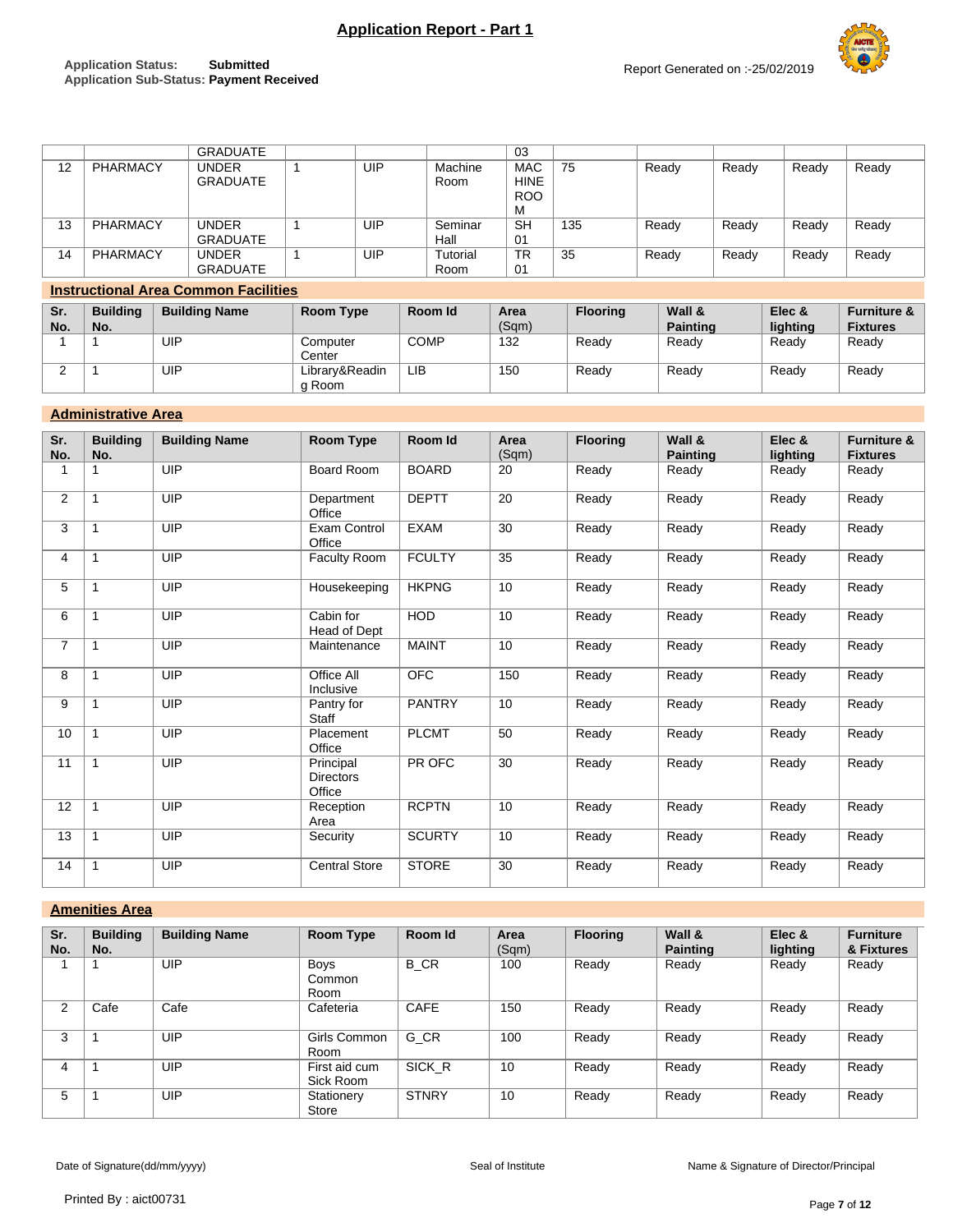

|                  |  | UIP | Toilet<br>$\sim$ $\sim$ | <b>TOILET</b> | 150 | Ready | Ready | Ready | Ready |
|------------------|--|-----|-------------------------|---------------|-----|-------|-------|-------|-------|
|                  |  |     |                         |               |     |       |       |       |       |
| Circulation Area |  |     |                         |               |     |       |       |       |       |

| <u>Uli Guiution Algu</u> |                 |                      |           |         |       |                 |                 |          |                  |
|--------------------------|-----------------|----------------------|-----------|---------|-------|-----------------|-----------------|----------|------------------|
|                          |                 |                      |           |         |       |                 |                 |          |                  |
| Sr.                      | <b>Building</b> | <b>Building Name</b> | Room Type | Room Id | Area  | <b>Flooring</b> | Wall &          | Elec &   | <b>Furniture</b> |
| No.                      | No.             |                      |           |         | (Sqm) |                 | <b>Painting</b> | lighting | & Fixtures       |
|                          | Data Not        | UIP                  | Corridors | 425     | Yes   | Ready           | Ready           | Ready    | $\checkmark$     |
|                          | Provided        |                      |           |         |       |                 |                 |          |                  |
|                          | by the          |                      |           |         |       |                 |                 |          |                  |
|                          | Institute       |                      |           |         |       |                 |                 |          |                  |

### **Laboratory Details**

| Sr.<br>No.     | Programme       | Level                           | <b>Course</b>   | <b>Building</b><br>No. | <b>Building</b><br><b>Name</b> | Name of Lab                                                   | Yearly<br><b>Budget</b><br>$(E)$ (Rs) | Yearly<br><b>Budget</b><br>(C)(Rs) | <b>Invest</b><br>ment<br>till<br><b>Date</b><br>(Rs) | Rese<br>arch<br>Lab? |
|----------------|-----------------|---------------------------------|-----------------|------------------------|--------------------------------|---------------------------------------------------------------|---------------------------------------|------------------------------------|------------------------------------------------------|----------------------|
| 1              | <b>PHARMACY</b> | <b>UNDER</b><br><b>GRADUATE</b> | <b>PHARMACY</b> | 1                      | UIP                            | ANATOMY,P<br><b>HYSIOLOGY</b><br>& HEALTH<br><b>EDUCATION</b> | 200000                                | 100000                             | 30000<br>0                                           | <b>No</b>            |
| $\overline{2}$ | <b>PHARMACY</b> | <b>UNDER</b><br><b>GRADUATE</b> | <b>PHARMACY</b> | 1                      | UIP                            | <b>COMPUTER</b><br>LAB                                        | 10000                                 | 5000                               | 16500<br>$\Omega$                                    | <b>No</b>            |
| 3              | <b>PHARMACY</b> | <b>UNDER</b><br><b>GRADUATE</b> | <b>PHARMACY</b> | 1                      | UIP                            | PHARMACEU<br><b>TICAL</b><br><b>ANALYSIS</b>                  | 15000                                 | 10000                              | 27500<br>$\Omega$                                    | <b>No</b>            |
| 4              | <b>PHARMACY</b> | <b>UNDER</b><br><b>GRADUATE</b> | <b>PHARMACY</b> | 1                      | UIP                            | PHARMACEU<br><b>TICAL</b><br><b>CHEMISTRY</b>                 | 30000                                 | 10000                              | 44000<br>0                                           | <b>No</b>            |
| 5              | <b>PHARMACY</b> | <b>UNDER</b><br><b>GRADUATE</b> | <b>PHARMACY</b> | 1                      | UIP                            | PHARMACEU<br><b>TICAL</b><br>CHEMISTRY-                       | 150000                                | 20000                              | 17000<br>0                                           | <b>No</b>            |
| 6              | <b>PHARMACY</b> | <b>UNDER</b><br><b>GRADUATE</b> | <b>PHARMACY</b> | 1                      | UIP                            | PHARMACEU<br><b>TICS LAB</b>                                  | 20000                                 | 10000                              | 33000<br>$\Omega$                                    | <b>No</b>            |
| $\overline{7}$ | <b>PHARMACY</b> | <b>UNDER</b><br><b>GRADUATE</b> | <b>PHARMACY</b> | 1                      | UIP                            | <b>PHARMACO</b><br><b>GNOSY</b>                               | 25000                                 | 10000                              | 33500<br>0                                           | <b>No</b>            |

## **Library Books**

| Sr.<br>No. | roaramme | <b>Titles</b> | <b>Volumes</b> | No. of Journals<br><b>Published Abroad</b> | No. of Journals<br><b>Published in India</b> | No. of e-Book<br><b>Titles</b> | No. of e-Book<br><b>Volumes</b> |
|------------|----------|---------------|----------------|--------------------------------------------|----------------------------------------------|--------------------------------|---------------------------------|
|            | PHARMACY | 205           | 1752           |                                            |                                              | <b>50</b>                      | 500                             |

# **Library Facilities**

| Sr.<br><b>No</b> | Working<br>Hrs. | E journal<br><b>Subscription</b> | Annual<br><b>Budget</b><br>(Rs) | Area<br>in<br>Sam | Library<br><b>Networking</b> | <b>Bar Code or</b><br><b>RF Tab</b><br>book<br>handling | Reprographic<br><b>Facility</b> | Reading<br><b>Room</b><br><b>Capacity</b><br>(No. of<br>Students) | <b>Multime</b><br>dia PCs<br>(No.) | Library<br><b>Management</b><br><b>Software</b> |
|------------------|-----------------|----------------------------------|---------------------------------|-------------------|------------------------------|---------------------------------------------------------|---------------------------------|-------------------------------------------------------------------|------------------------------------|-------------------------------------------------|
|                  | $8 - 8$         | <b>YES</b>                       | 200000                          | 150               | $\checkmark$                 | No                                                      |                                 | 32                                                                | 12                                 | Yes                                             |

#### **e-Journal Declaration Status of declaration check**

BY CLICKING THIS CHECK BOX THE INSTITUTE HEREBY DECLARES THAT IT HAS SUBSCRIBED FOR ALL THE REQUIRED E-JOURNALS AS MENTIONED IN APPROVAL PROCESS HANDBOOK 2019-2020. **Computational Facility**

**box**

No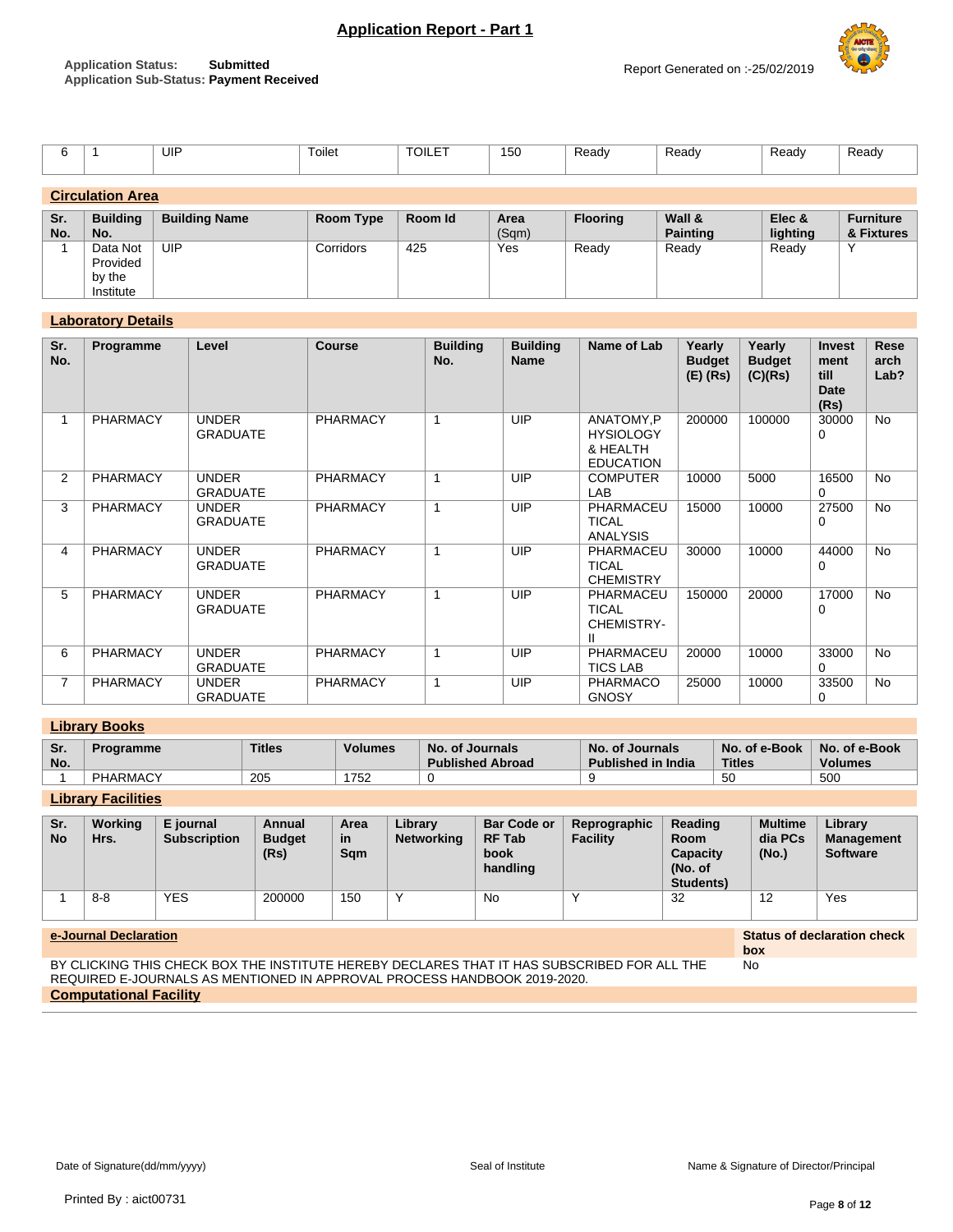# **Application Report - Part 1**

| <u>୦</u><br>$\bar{v}$ | ທ<br>$\omega$<br>egal | <u>.o</u><br>$\sim$<br>ပ္မ<br>$\overline{\mathbf{o}}$<br>മ<br>=<br>ฐ<br>ත<br>ತಿ ಪಿ | œ<br>ഗ<br><b>N</b> bp<br>Ĕ | $\circ$<br>÷<br>۵<br>Ratio<br>Inter | $\boldsymbol{\varpi}$<br>ႜႜ<br>€<br><u>5</u><br>en<br>stude<br>ၑ<br>ဥ<br>ô | $\omega$<br>ailal<br>യ<br>ā<br>œ<br>$\Omega$<br>ā<br><u>.ഗ</u><br>Ο<br>æ<br>ê<br>둥<br>Ξ.<br>õ. | Φ<br>⋍<br>ldabi<br>৳<br>흐<br>O<br>ີ ສ<br>z | ē<br>ā<br>ᆖ<br>ပ<br>ზ<br>$\sim$<br>৳<br>కె<br>$rac{6}{5}$ $rac{6}{5}$ | Φ<br>ņ<br>ailabl<br>۵Ď<br>$\overline{\omega}$<br>$\boldsymbol{\sigma}$<br>$\circ$<br>$\circ$<br>≥<br>ō<br>ಹ<br>ō<br>$\boldsymbol{a}$<br><b>SG</b><br>o<br>௳ | 요<br>ω<br>ō<br>흘<br>ω<br>ω<br>$\overline{5}$<br>nters<br>ᅙ<br>÷<br>$\sin$<br>ā. |
|-----------------------|-----------------------|------------------------------------------------------------------------------------|----------------------------|-------------------------------------|----------------------------------------------------------------------------|------------------------------------------------------------------------------------------------|--------------------------------------------|-----------------------------------------------------------------------|-------------------------------------------------------------------------------------------------------------------------------------------------------------|---------------------------------------------------------------------------------|
|                       |                       | 10                                                                                 | 32                         | 1:1                                 | 30                                                                         | 5                                                                                              |                                            | 20                                                                    | ົ                                                                                                                                                           | 4                                                                               |

### **Hostel Facility**

### Data not entered by Institute

### **Operational Funds**

#### Data not entered by Institute **Financial Details(in Rs)**

| <b>Funds/ Grants from Central Government</b>                                         | $\Omega$                                                                                                    | <b>Funds/ Grants from UGC</b>                                                                               |           | $\mathbf 0$                          |  |  |
|--------------------------------------------------------------------------------------|-------------------------------------------------------------------------------------------------------------|-------------------------------------------------------------------------------------------------------------|-----------|--------------------------------------|--|--|
| <b>Funds/ Grants from Student Fees</b>                                               | 4691110                                                                                                     | <b>Funds/ Grants from Donations</b>                                                                         |           | $\Omega$                             |  |  |
| <b>Funds/ Grants from State Government</b>                                           | $\Omega$                                                                                                    | <b>Funds/ Grants from Other Bodies</b>                                                                      |           | 510815                               |  |  |
| <b>Funds/ Grants raised from Other Sources/</b><br><b>Internal Revenue</b>           | $\mathbf 0$                                                                                                 | <b>Salary to the Teaching Staff</b>                                                                         |           | 3288000                              |  |  |
| <b>Remuneration to Visiting/Guest Faculty</b>                                        | 15000                                                                                                       | <b>Salary to Non-teaching Staff:</b>                                                                        |           | 1533600                              |  |  |
| <b>Library (Investments)</b>                                                         | 92000                                                                                                       | <b>Equipment (Investments)</b>                                                                              |           | 268750                               |  |  |
| <b>Building Maintenance Expenses</b>                                                 | 458120                                                                                                      | Other Expenditure (if any)                                                                                  |           | 678260                               |  |  |
| <b>Company/Industry Details</b>                                                      |                                                                                                             |                                                                                                             |           |                                      |  |  |
| Are you a Company/Industry wishing to set up a new Institute?:                       |                                                                                                             | <b>No</b>                                                                                                   |           |                                      |  |  |
| Type of Company/Industry:                                                            | <b>NA</b>                                                                                                   | Is the company having Minimum<br>100 Cr Turnover for the last 3<br>years? (Attach supporting<br>documents): |           | <b>NA</b>                            |  |  |
| <b>Company/Industry PAN No.:</b>                                                     | <b>NA</b>                                                                                                   | <b>Company/Industry TAN No.:</b>                                                                            |           | <b>NA</b>                            |  |  |
| <b>Company/Industry Registered Address:</b>                                          | <b>NA</b>                                                                                                   | <b>Company/Industry Year of</b><br><b>Registration:</b>                                                     |           | <b>NA</b>                            |  |  |
| <b>Ombudsman/Grievance Details</b>                                                   |                                                                                                             |                                                                                                             |           |                                      |  |  |
| <b>Grievance Committee Appointment</b>                                               | Yes                                                                                                         | <b>OMBUDSMAN Appointment</b>                                                                                |           | Yes                                  |  |  |
| <b>Ombudsman Appointment/Grievance Committee Details</b>                             |                                                                                                             |                                                                                                             |           |                                      |  |  |
| Data not entered by Institute                                                        |                                                                                                             |                                                                                                             |           |                                      |  |  |
| Anti-Ragging Related Details Provided by the Institute                               |                                                                                                             |                                                                                                             |           |                                      |  |  |
| <b>Constitution of Anti-Ragging Committee</b><br>1                                   |                                                                                                             | Yes                                                                                                         |           |                                      |  |  |
| $\overline{2}$<br>Constitution of Anti-Ragging Squad                                 |                                                                                                             | Yes                                                                                                         |           |                                      |  |  |
| 3<br>Undertaking obtained from all Students                                          |                                                                                                             | Yes                                                                                                         |           |                                      |  |  |
| <b>Appointment of Counselors</b><br>4                                                |                                                                                                             | Yes                                                                                                         |           |                                      |  |  |
| 5                                                                                    | Undertaking obtained from parents of all the students                                                       |                                                                                                             |           |                                      |  |  |
|                                                                                      |                                                                                                             | Yes                                                                                                         |           |                                      |  |  |
| 6<br>Undertaking obtained from students staying in Hostel                            |                                                                                                             | Yes                                                                                                         |           |                                      |  |  |
| $\overline{7}$<br>Undertaking obtained from parents of students staying in Hostel    |                                                                                                             | Yes                                                                                                         |           |                                      |  |  |
| <b>Anti-Ragging Committee/Squad Details</b>                                          |                                                                                                             |                                                                                                             |           |                                      |  |  |
| Data not entered by Institute                                                        |                                                                                                             |                                                                                                             |           |                                      |  |  |
| <b>Renewable Energy Related Details/Conservation of Energy Details</b>               |                                                                                                             |                                                                                                             |           |                                      |  |  |
| Sr. No.                                                                              | <b>Particulars</b>                                                                                          |                                                                                                             |           | <b>Details Provided by Institute</b> |  |  |
| Total land available (in Sqm.)<br>1                                                  |                                                                                                             |                                                                                                             |           | Data Not Provided by the Institute   |  |  |
| No. of buildings with roof tops<br>2                                                 |                                                                                                             |                                                                                                             |           | Data Not Provided by the Institute   |  |  |
| 3                                                                                    | Annual electricity consumption (No. of units) during previous financial year                                |                                                                                                             |           | Data Not Provided by the Institute   |  |  |
| 4                                                                                    | Electricity Bill-Average rate per unit paid during previous financial year (Rs. / unit) & No. of units used |                                                                                                             |           | Data Not Provided by the Institute   |  |  |
| 5<br>Renewable Energy, if any, used at present                                       |                                                                                                             |                                                                                                             | <b>No</b> |                                      |  |  |
| Land available for placing solar photovoltaic panels (in Sqm.)<br>6                  |                                                                                                             |                                                                                                             |           | Data Not Provided by the Institute   |  |  |
| 7                                                                                    | Total approximate roof- top area available for placing solar photovoltaic panel (in Sqm.)                   |                                                                                                             |           | Data Not Provided by the Institute   |  |  |
| 8<br>Whether a policy has been adopted to use only LED lamps?<br><b>Remarks</b><br>9 |                                                                                                             |                                                                                                             | <b>No</b> | Data Not Provided by the Institute   |  |  |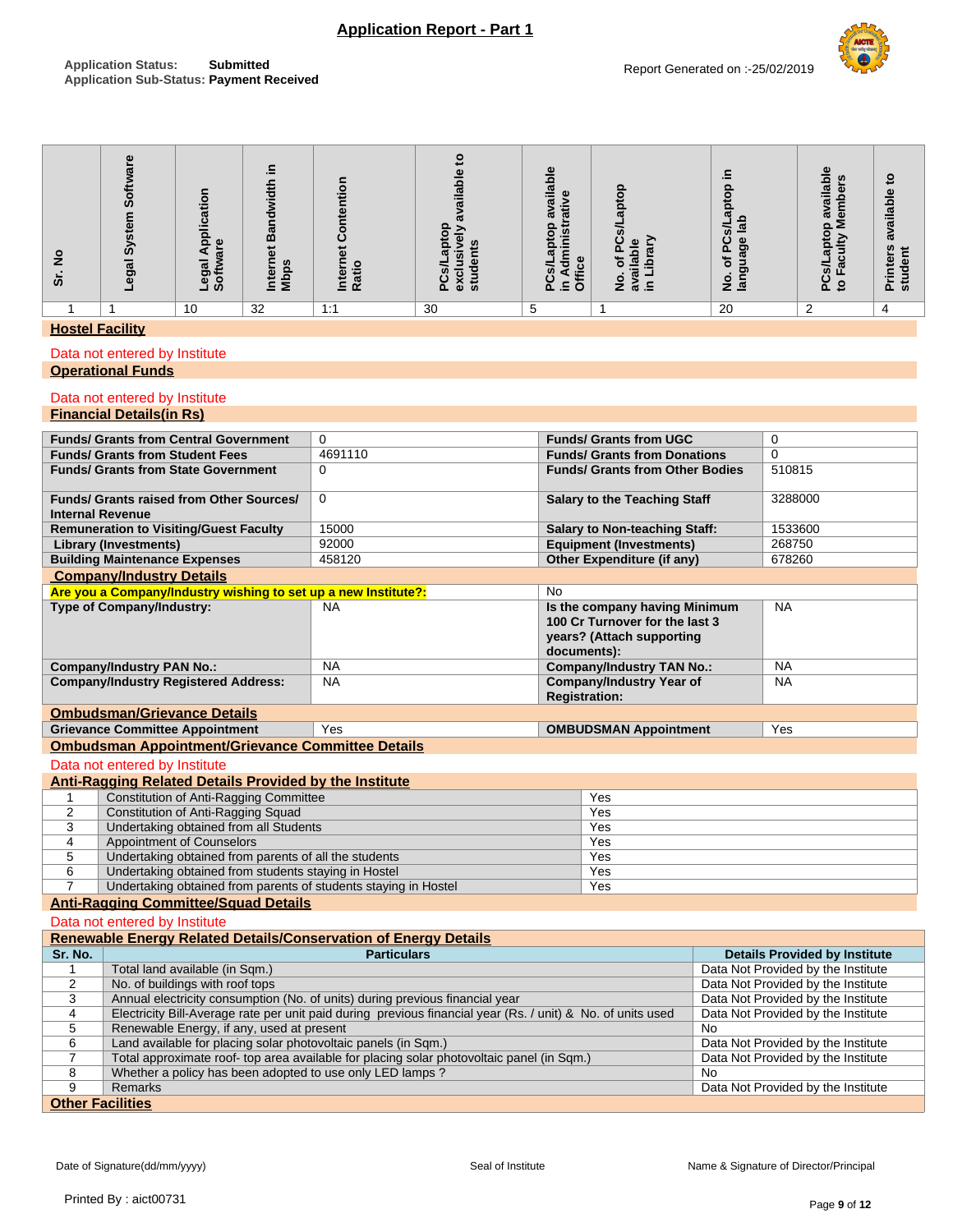Yes **Backup Electric Supply** Yes

**All Weather Approach (Motorized** 



| Road)                                                                                                                                                                                       |     |                                                                  |           |
|---------------------------------------------------------------------------------------------------------------------------------------------------------------------------------------------|-----|------------------------------------------------------------------|-----------|
| <b>Barrier free Environment</b>                                                                                                                                                             | Yes | <b>CCTV Security</b>                                             | Yes       |
| <b>ERP Software</b>                                                                                                                                                                         | Yes | <b>Electric Supply</b>                                           | Yes       |
| <b>General Insurance</b>                                                                                                                                                                    | Yes | <b>Group Insurance</b>                                           | Yes       |
| <b>Institution Web Site</b>                                                                                                                                                                 | Yes | <b>Insurance for Students</b>                                    | Yes       |
| <b>Internal Quality Assurance Cell</b>                                                                                                                                                      | Yes | <b>Fire and Safety Certificate</b>                               | Yes       |
| <b>Media Cell</b>                                                                                                                                                                           | Yes | Yes                                                              |           |
| <b>Medical &amp; Counseling facilities</b>                                                                                                                                                  | Yes | <b>Notice Boards</b>                                             | Yes       |
| <b>Public Announcement System</b>                                                                                                                                                           | Yes | <b>Potable Water Supply</b>                                      | Yes       |
| Post & Banking/ATM                                                                                                                                                                          | Yes | <b>Projectors in Classrooms</b>                                  | Yes       |
| <b>Sewage Disposal System</b>                                                                                                                                                               | Yes | <b>Staff Quarters</b>                                            | No        |
| <b>Sports facilities</b>                                                                                                                                                                    | Yes | <b>Auditorium</b>                                                | Yes       |
| <b>Intellectual Property Right Cell</b>                                                                                                                                                     | Yes | <b>Innovation Cell/Club</b>                                      | Yes       |
| <b>Telephone &amp; FAX</b>                                                                                                                                                                  | Yes | <b>Transport Facility</b>                                        | Yes       |
| <b>Vehicle Parking Facility</b>                                                                                                                                                             | Yes | <b>First Aid Facility</b>                                        | Yes       |
| <b>Rain Water Harvesting</b>                                                                                                                                                                | Yes | <b>Solar Power Systems</b>                                       | No        |
| <b>Appointment Of Student Counselor</b>                                                                                                                                                     | Yes | <b>Establishment Of Anti Ragging</b><br><b>Committee</b>         | Yes       |
| <b>Establishment Of Committee For</b><br><b>SC/ST</b>                                                                                                                                       | Yes | <b>Provision to watch MOOCS</b><br><b>Courses through Swayam</b> | Yes       |
| <b>Implementation of Unnat Bharath</b><br>Abhiyan:                                                                                                                                          | Yes | <b>Institution-Industry Cell:</b>                                | Yes       |
| Implementation of examination<br>reforms                                                                                                                                                    | Yes | <b>Implementation of Startup</b><br><b>Policy</b>                | Yes       |
| Implementation of mandatory<br>Internship policy for students                                                                                                                               | Yes | Implementation of teacher<br>training policy                     | Yes       |
| <b>Participation in the National</b><br><b>Innovation Ranking</b>                                                                                                                           | No  | <b>Group Accident Policy to be</b><br>provided for the employees | Yes       |
| Stand Alone Language Laboratory (Minimum 25 PCs/Laptop up to total intake of 1000. Further additional 25                                                                                    | Yes |                                                                  |           |
| PCs/Laptop per intake of 1000):                                                                                                                                                             |     |                                                                  |           |
| Safety Provisions including fire and other calamities                                                                                                                                       | Yes |                                                                  |           |
| Establishment of Internal Complaint Committee (ICC) Committee As per section 4 of Sexual Harassment of                                                                                      | Yes |                                                                  |           |
| Women at Workplace(Prevention, Prohibition and Redressal) Act, 2013                                                                                                                         |     |                                                                  |           |
| Establishment of Grievance Redressal Committee in the Institute and Appointment of OMBUDSMAN by the                                                                                         |     |                                                                  | Yes       |
| <b>University</b>                                                                                                                                                                           |     |                                                                  |           |
| Digital Payment for all Financial Transactions as per MHRD Directives                                                                                                                       |     |                                                                  | Yes       |
| Compliance of the National Academic Depository(NAD) as per MHRD Directives                                                                                                                  |     |                                                                  | <b>No</b> |
| Display Board within the premises as well as in the Website of the Institution Indicating the Feedback                                                                                      |     |                                                                  | Yes       |
| Facility of Students and Faculty Available in the AICTE Web Portal                                                                                                                          |     |                                                                  |           |
| Implementing Food Safety and Standard Act, 2006 in the Institution                                                                                                                          |     |                                                                  | Yes       |
| <b>Implementation of Schemes Announced by MHRD</b>                                                                                                                                          |     |                                                                  | Yes       |
| Offering of Skill Development Courses Approved by the Council                                                                                                                               |     |                                                                  | No        |
| Participation in the National Institutional Ranking Framework(NIRF)                                                                                                                         |     |                                                                  | No        |
| Fabrication Facility Laboratory(FABLAB) Tinkering Laboratory/Innovation Laboratory                                                                                                          |     |                                                                  | No        |
| Waste Management and Environment Improvement Measures to Ensure a Sustainable Green Campus                                                                                                  |     |                                                                  | Yes       |
| Copies of AICTE Approvals (LOA and EOA of subsequent years)obtained since Inception of Institution till                                                                                     |     |                                                                  | Yes       |
| date shall be placed in the Website of the Institution                                                                                                                                      |     |                                                                  |           |
| Applied for Membership of National Digital Library                                                                                                                                          |     |                                                                  | Yes       |
| Establishment of Online Grievance Rederssal Mechanism                                                                                                                                       | Yes |                                                                  |           |
| Whether the institution has implemented Safety and Security measures in the Campus?                                                                                                         | Yes |                                                                  |           |
| Availability of quality sanitary napkins through sanitary napkin vending machines and ensuring safe and                                                                                     | No  |                                                                  |           |
| environment friendly disposal of used sanitary napkin through sanitary napkin incinerator                                                                                                   |     |                                                                  |           |
| In the Class Rooms available, at least ONE shall be a Smart Class Room per Department                                                                                                       | Yes |                                                                  |           |
| Training and Placement Cell with budget allocation proof of 1% of the total Institutional budget                                                                                            |     |                                                                  | Yes       |
| Whether your Institution has introduced online Aadhar linked Biometric attendance for regular faculty<br>members?                                                                           |     |                                                                  | No        |
| Display of Course(s) and "Approved Intake" in the Institution at the entrance of the Institution. Course(s)<br>taken through duly recognized MOOCs shall be used as Supplementary Course(s) |     |                                                                  | Yes       |
| Efforts to encourage Final Year students to appear GATE examination                                                                                                                         | Yes |                                                                  |           |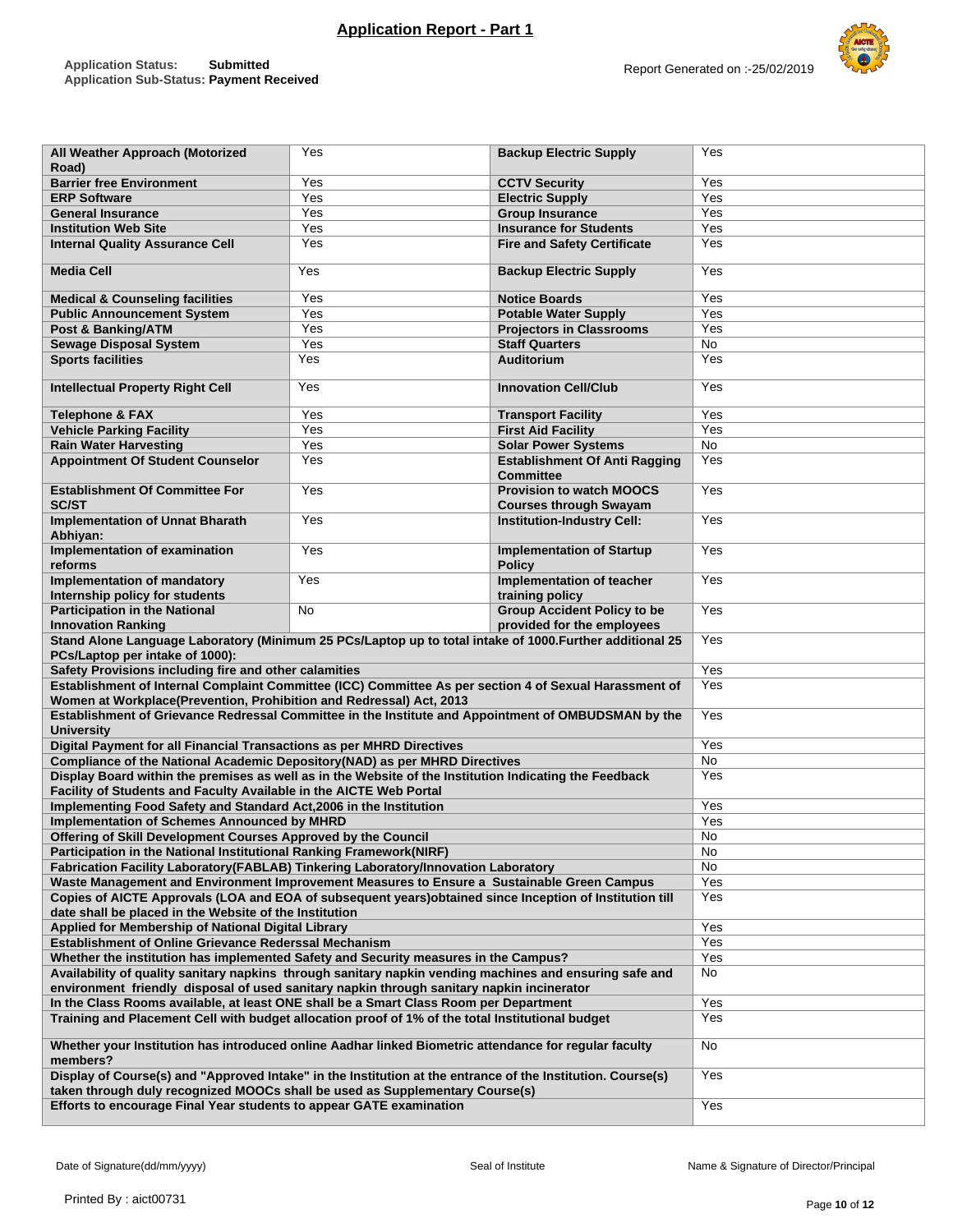

**Display of information submitted to AICTE (including the accreditation status and Board of Governors) along with mandatory disclosures in the Web site of the Institution** Yes